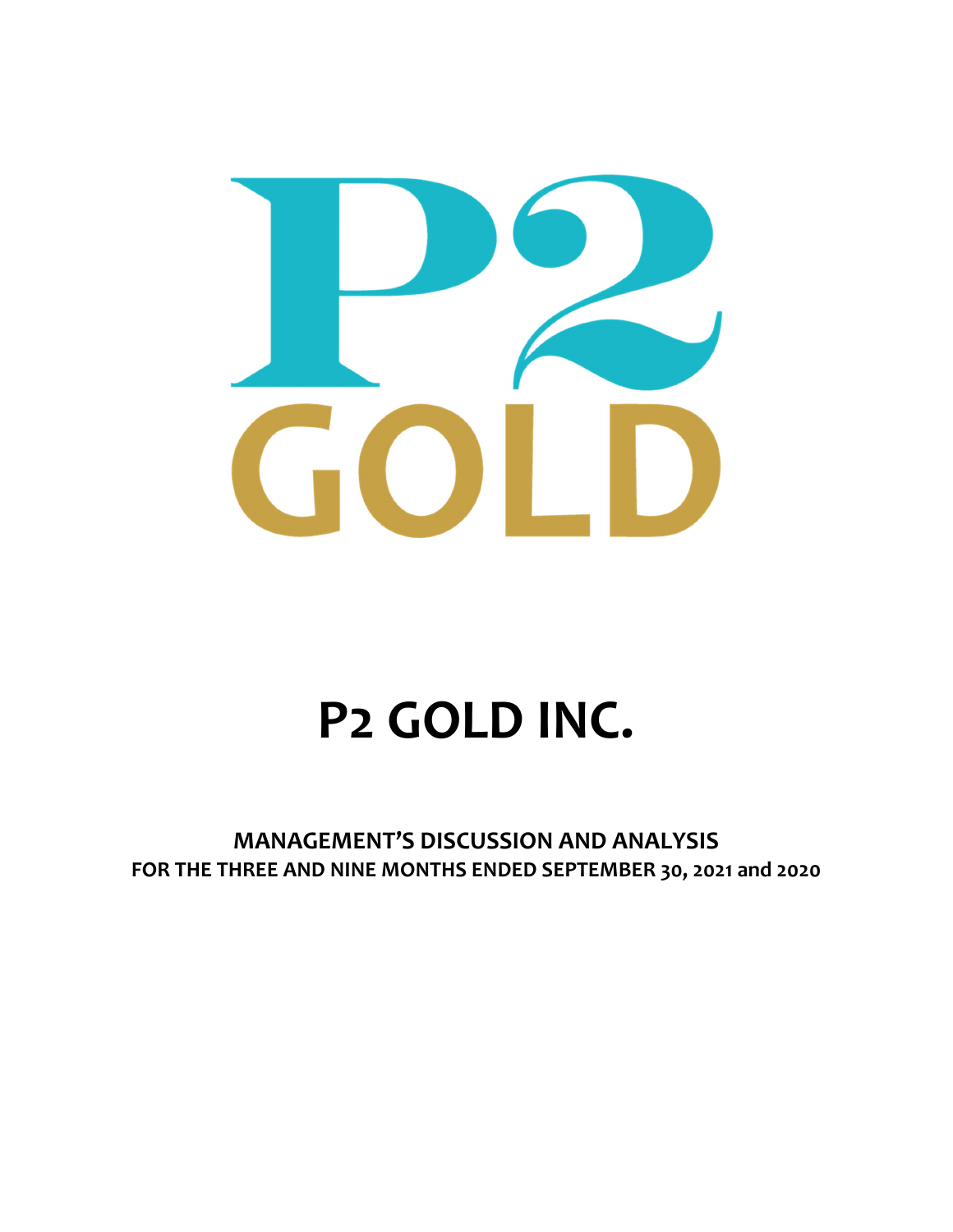

# **MANAGEMENT'S DISCUSSION AND ANALYSIS**

This Management's Discussion and Analysis ("MD&A") of P2 Gold Inc. ("P2 Gold", "we", "our", "us" or the "Company") provides information about our performance, financial condition and future prospects.

This MD&A should be read in conjunction with the condensed consolidated interim financial statements for the three and nine months ended September 30, 2021 and 2020 as publicly filed in Canada on the System for Electronic Document Analysis and Retrieval ("SEDAR") website and on our website at www.p2gold.com.

The condensed consolidated interim financial statements have been prepared in accordance with International Accounting Standards ("IAS") 34, *Interim Financial Reporting* using accounting policies consistent with International Financial Reporting Standards ("IFRS") as issued by the International Accounting Standards Board ("IASB"). Our significant accounting policies applied in the condensed consolidated interim financial statements are the same as those disclosed in note 3 of our annual consolidated financial statements as at and for the years ended December 31, 2020 and 2019.

The functional currency of the parent company, P2 Gold, is the Canadian dollar ("\$" or "CAD") and the functional currency of each of the Company's subsidiaries is the United States dollar ("USD" or "US\$"). The presentation currency of the condensed consolidated interim financial statements is CAD. All dollar amounts in this MD&A are expressed in CAD, unless otherwise noted or the context otherwise provides. The following abbreviations are used in this MD&A: m (meters); km (kilometers); mi (miles); Au (gold); AuEq (gold equivalents); Cu (copper); CuEq (copper equivalents); t (tonnes); Mt (million tonnes); ppm (parts per million); g/t (grams per tonne); oz (ounces); koz (thousand ounces) and Moz (million ounces).

This MD&A is prepared as of November 9, 2021 and includes certain statements that may be deemed "forward‐looking information", "forward‐looking statements", "future‐oriented financial information" and "financial outlook". We direct readers to the section "*Statement Regarding Forward‐ Looking Information*" included within this MD&A.

Additional information relating to the Company, including our Annual Information Form ("AIF"), dated August 9, 2021, is available on the SEDAR website at www.sedar.com.

## **OUR BUSINESS**

The Company was incorporated on November 10, 2017 under the laws of the *Canada Business Corporations Act* under the name Central Timmins Exploration Corp. Effective August 31, 2020, the Company continued under the *Business Corporations Act (British Columbia)* and changed its name to P2 Gold Inc., and in connection therewith, the Company adopted new constating documents comprising Notice of Articles and Articles of the Company, which are available under the Company's profile at www.sedar.com.

The Company's common shares are traded on the TSX Venture Exchange ("Exchange") under the symbol "PGLD". The address ofthe Company's corporate head office is Suite 1100 – 355 Burrard Street, Vancouver, British Columbia ("BC"), Canada, V6C 2G8.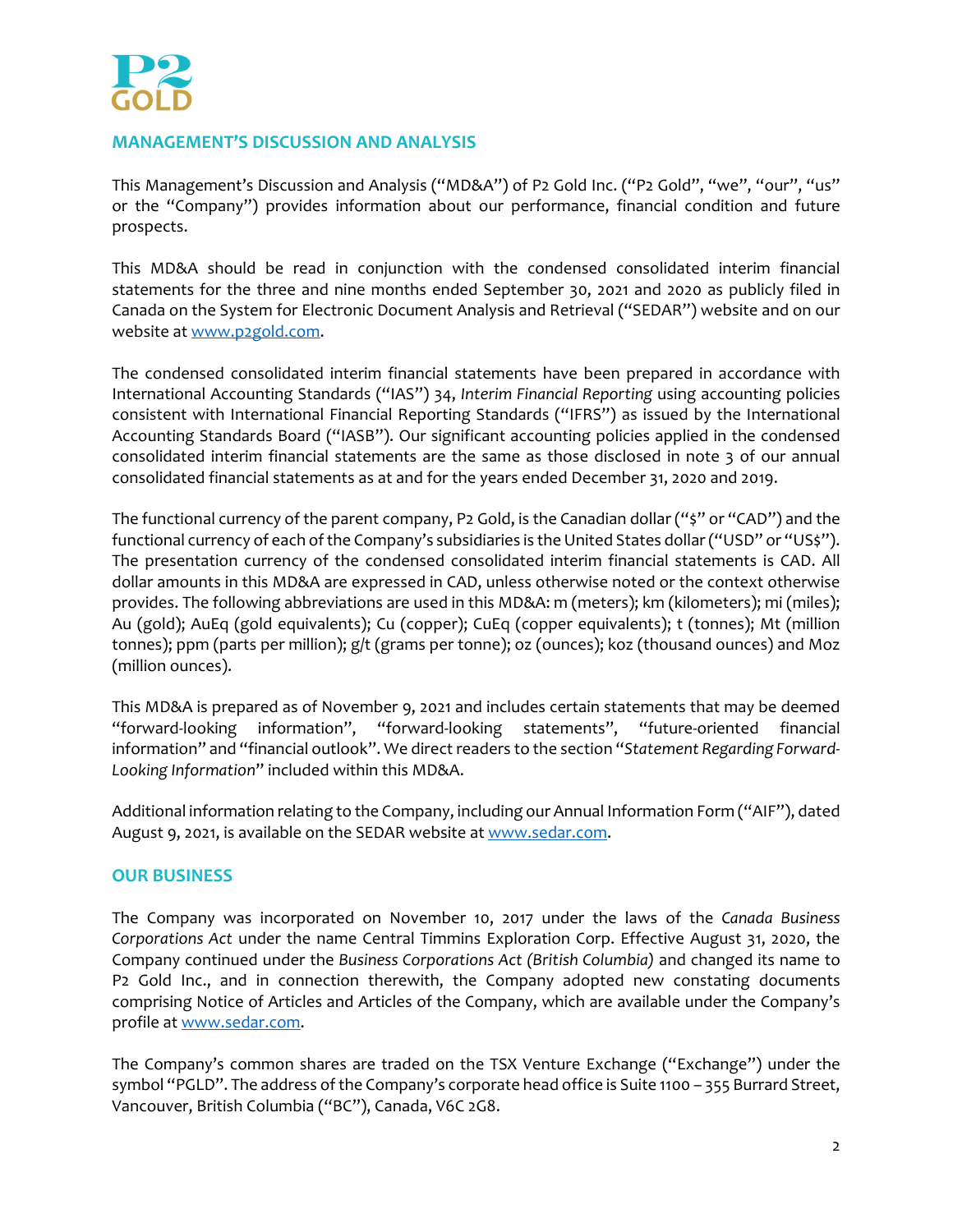

The Company is a mineral exploration company engaged in the acquisition, exploration and development of mineral resource properties primarily in BC, Canada and the western United States of America ("USA"). Currently, the Company is focused on acquiring ownership rights to these properties and financing exploration programs to identify potential mineral reserves.

The Company owns the Gabbs Project located on the Walker‐Lane Trend in the Fairplay Mining District of Nye Country, Nevada. In addition, the Company holds interest in four properties located in northwest BC, the BAM Property, the Silver Reef Property, the Todd Creek Property and the Natlan Property, and one property located in southeast Oregon, the Lost Cabin Property.

The Company does not hold any interests in producing mineral deposits. The Company has no production or other material source of revenue. There is no operating history upon which investors may rely. Commercial development of any kind will only occur in the event that sufficient quantities of mineral resources containing economic concentrations of minerals are discovered. If, in the future, a discovery is made, substantial financial resources will be required to establish mineral resources and/or mineral reserves. Additional substantial financial resources will be required to develop mining and processing facilities for any mineral resources and/or mineral reserves that may be discovered. If the Company is unable to finance the establishment of mineral reserves or the development of mining and processing facilities it may be required to sell all or a portion of its interest in such property to one or more parties capable of financing such development.

# **3rd QUARTER HIGHLIGHTS AND SIGNIFICANT EVENTS**

- On July 7, 2021, the Company announced that the Bureau of Land Management ("BLM") reviewed the Company's Notice to Conduct Exploration Activities on the Sullivan and Car Body Zones at the Gabbs Project and determined it to be complete and that the Company had posted the required reclamation bond and was now in a position to commence drilling at the Sullivan and Car Body Zones. The Company also announced that it had filed a separate Notice to Conduct Exploration Activities with the BLM for the Lucky Strike Zone and the northwest part of the Gabbs Project and that Fred Brown, M.Sc. (Eng), RM‐SME, P.Geo., had been appointed Exploration Manager for the Gabbs Project as well as for the Company's properties in Oregon.
- On July 12, 2021, the Company entered into an option agreement with an arm's length private vendor to acquire up to a 100% interest in the Natlan Property located in northwest BC. Refer to the "*BC Project Details – Description and Acquisition Status*" section of this MD&A for further details of the option agreement.
- On August 4, 2021, the Company reported the completion of the Phase One metallurgical program for the Gabbs Project. The Phase One metallurgical program included testing for the potential recoveries of copper and gold from oxide mineralization by sequential leach using heap leach or conventional milling. The test work showed that gold and copper can be recovered by both process options, with extractions averaging 97.2% for gold and 95.2% for copper when the sample is ground to 100 microns.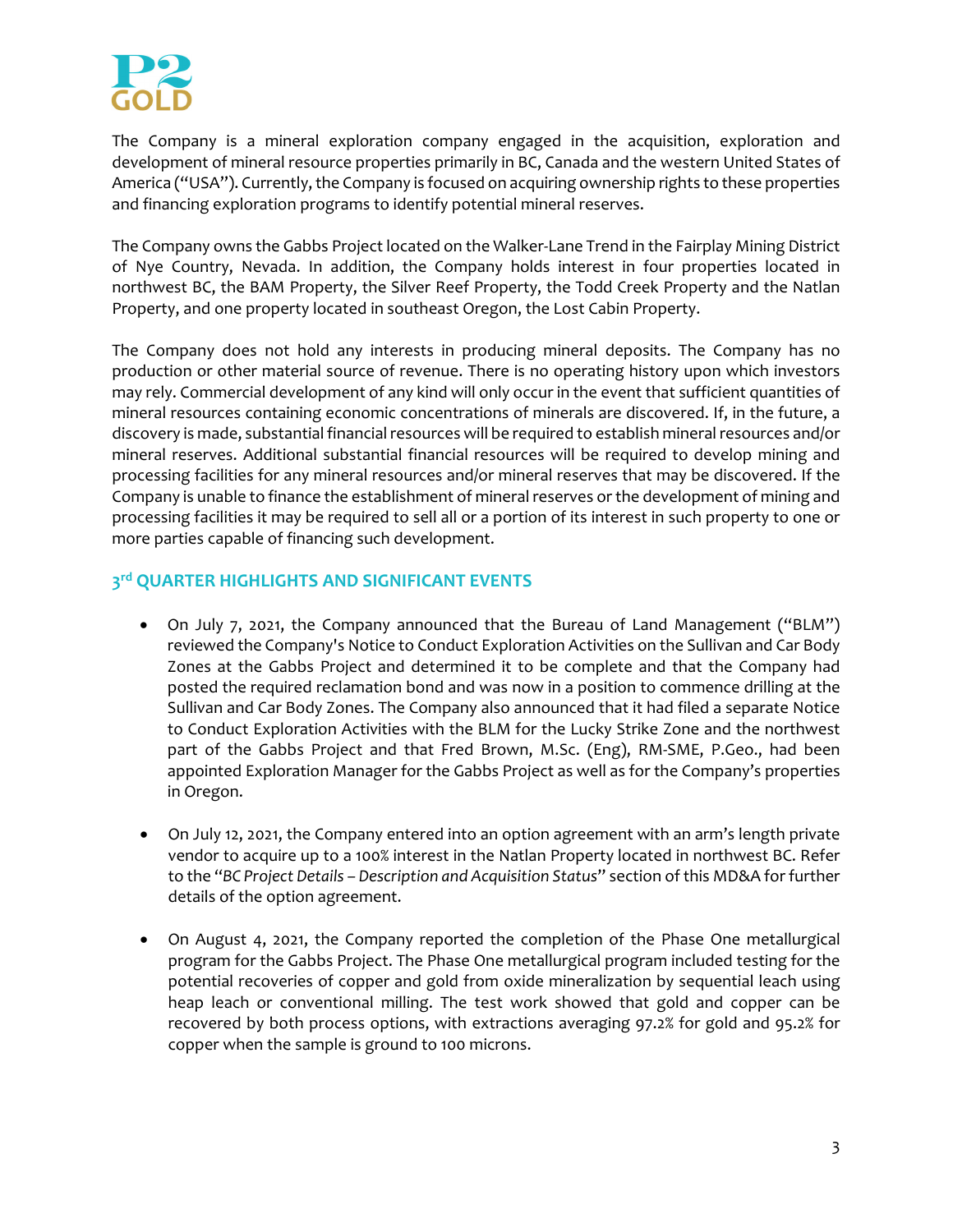

- On August 30, 2021 and subsequent to quarter‐end, on October 6, 2021, the Company reported the results of its drill program at the BAM property. The 2021 drill program consisted of six holes totalling 835.9 meters. The Monarch Gold Zone was tested with drill holes BAM‐001, 002, 003 and 005, which were targeted on coincident induced polarization ("IP") chargeability anomalies with highly anomalous gold in soil values of up to 5.7 grams per tonne. The Jan Copper Zone was tested with drill holes BAM‐004 and 006, which were targeted on soil geochemistry with values in excess of 1% copper and surface showings exposed in historical trenches. For further details of the 2021 drill program results, refer to the "*BC Project Details – Description and Acquisition Status*" section of this MD&A.
- On September 8, 2021 and subsequent to quarter‐end, on October 13, 2021, October 19, 2021 and November 9, 2021 the Company reported the results of its Phase One drilling at its Gabbs Project. The Phase One drill program totalled 580 meters in four diamond drill holes and 4,120 meters in 27 reverse circulation ("RC") drill holes. The primary focus of the drilling was definition of the ore controls and testing the full extent of the mineralization at the Sullivan Zone. For further details of the 2021 drill program results, refer to the "*Gabbs Project*" section of this MD&A.
- On September 29, 2021, the Company completed a non‐brokered private placement of 2,520,000 flow‐through shares at a price of \$0.50 per unit for gross proceeds of \$1,260,000. The proceeds of the flow-through share private placement will be used to fund exploration expenditures on the BAM Property.
- Subsequent to quarter‐end, on October 6, 2021, the Company announced that it had terminated the mineral lease and option agreement for the Stockade Property located in Oregon.
- Subsequent to quarter‐end, on October 19, 2021, the Company provided an update on the Gabbs Project, including the production trade‐off study and Phase Two metallurgical program. For further details, refer to the "*Gabbs Project*" section of this MD&A.

## **NOVEL CORONAVIRUS ("COVID‐19") PANDEMIC**

The Company's business, operations and financial condition, and the market price of the Common Shares, could be materially and adversely affected by the outbreak of global epidemics or pandemics or other health crises, including the outbreak of COVID‐19 and variants of the COVID‐19 virus. To date, there have been a large number of temporary business closures, quarantines and a general reduction in consumer activity in a number of countries including Canada and the USA. The outbreak has caused companies and various international jurisdictions to impose travel, gathering and other public health restrictions. While these effects are expected to be temporary, the duration of the various disruptions to businesses locally and internationally and the related financial impact cannot be reasonably estimated at this time. Such public health crises can result in volatility and disruptions in the supply and demand for metals and minerals, global supply chains and financial markets, as well as declining trade and market sentiment and reduced mobility of people, all of which could affect commodity prices, interest rates, credit ratings, credit risk, share prices and inflation.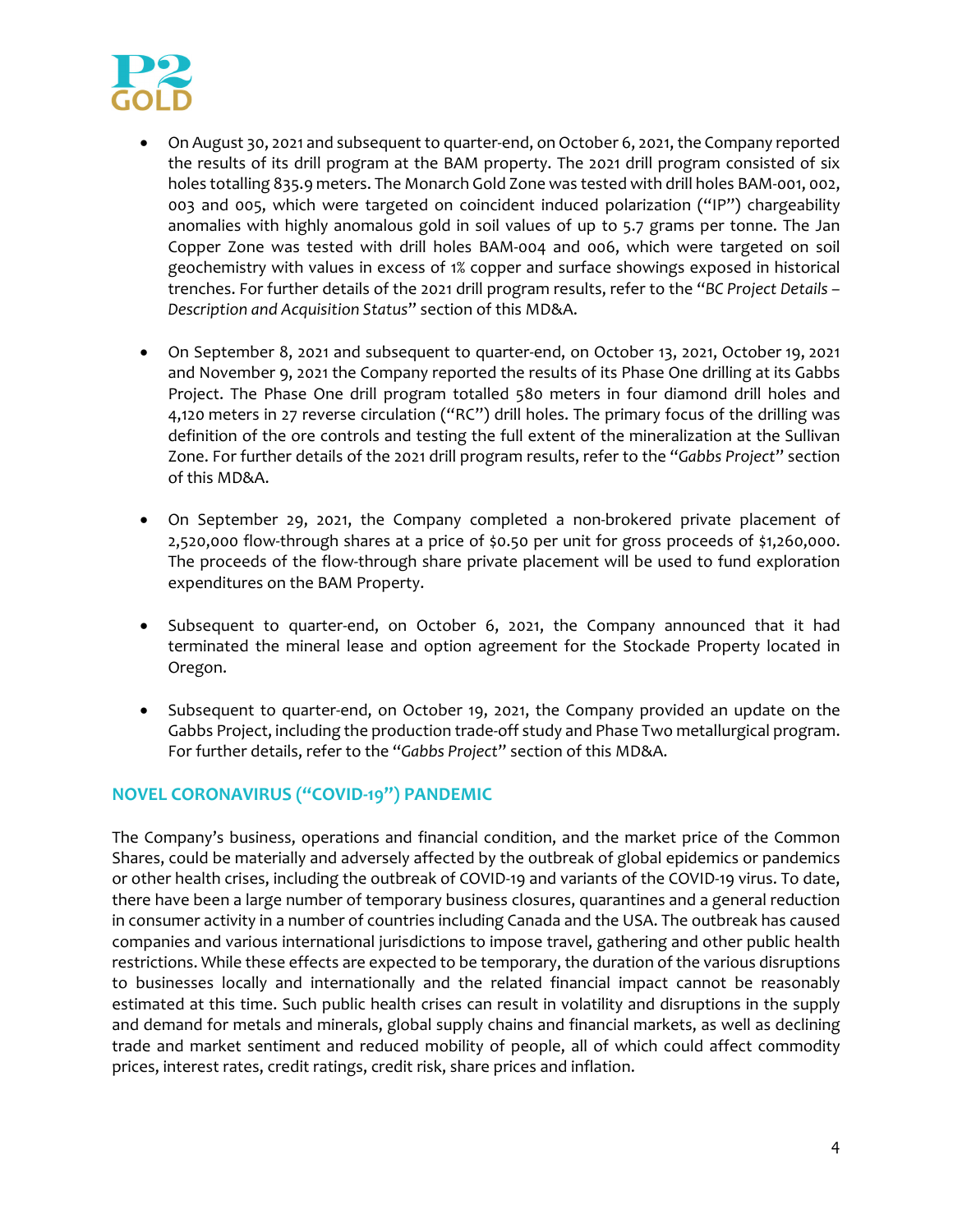

The risks to the Company of such public health crises also include risks to employee health and safety, a slowdown or temporary suspension of operations in geographic locations impacted by an outbreak, increased labour and fuel costs, limitations or restrictions on the availability of consumables required to carry out the Company's operations, regulatory changes, political or economic instabilities or civil unrest. At this point, the extent to which COVID‐19 will or may impact the Company is uncertain and these factors are beyond the Company's control; however, it is possible that COVID‐19 and its related impacts may impact the Company's ability to service any contractual commitments it may have in the short term, and over a longer term may have a material adverse effect on the Company's business, results of operations and financial condition and the market price of the Common Shares. The Company has been following federal, provincial/state and local health guidelines to minimize the risk of COVID‐19.

# **GABBS PROJECT**

The Gabbs Project is located in the Fairplay Mining District, south‐southwest of the town of Gabbs, Nye County, Nevada. The Gabbs Project is located on the Walker‐Lane mineralization trend, on the southwest flank of the Paradise Range and is road accessible via Highway 361.

The Gabbs Project consists of 421 federal unpatented lode claims and one patented lode claim which comprises an approximately 33.2  $km^2$  (12.8 mi<sup>2</sup>) contiguous claim block.

There are currently four separate mineralized areas found on the Gabbs Project: the Sullivan, Lucky Strike, and Gold Ledge zones are considered to be gold‐copper porphyry deposits. The Car Body is considered to be an epithermal gold deposit. Although it was thought that the Car Body was similar in origin to the Paradise Peak Property, which is adjacent to the Gabbs Project to the south, the Paradise Peak is a high sulphidation epithermal deposit while Car Body is situated in a low-sulphidation epithermal environment.

For additional information about the Gabbs Project, refer to the National Instrument 43‐101 – *Standards of Disclosure for Mineral Projects* ("NI 43‐101") Technical Report entitled "Updated Mineral Resource Estimate of the Gabbs Gold‐Copper Property Fairplay Mining District, Nye County, Nevada, USA" dated effective January 13, 2021 prepared by P&E Mining Consultants Inc ("P&E"). The full technical report was filed on March 11, 2021 in Canada under the Company's profile on SEDAR at www.sedar.com and includes additional assumptions, qualifications, references, reliances and procedures which are not fully described herein.

#### **Phase One drill program**

The Phase One drill program has been completed and totalled 580 meters in four diamond drill holes and 4,120 meters in 27 RC drill holes. The primary focus of the drilling was definition of the ore controls and testing the full extent of the mineralization at the Sullivan Zone. All four diamond and 23 RC holes were completed in the Sullivan Zone. Three RC holes were completed in the Car Body Zone and one RC hole in the Lucky Strike Zone. Results of the diamond drill holes and first 12 RC drill holes are disclosed below, with assays pending for the remaining RC drill holes.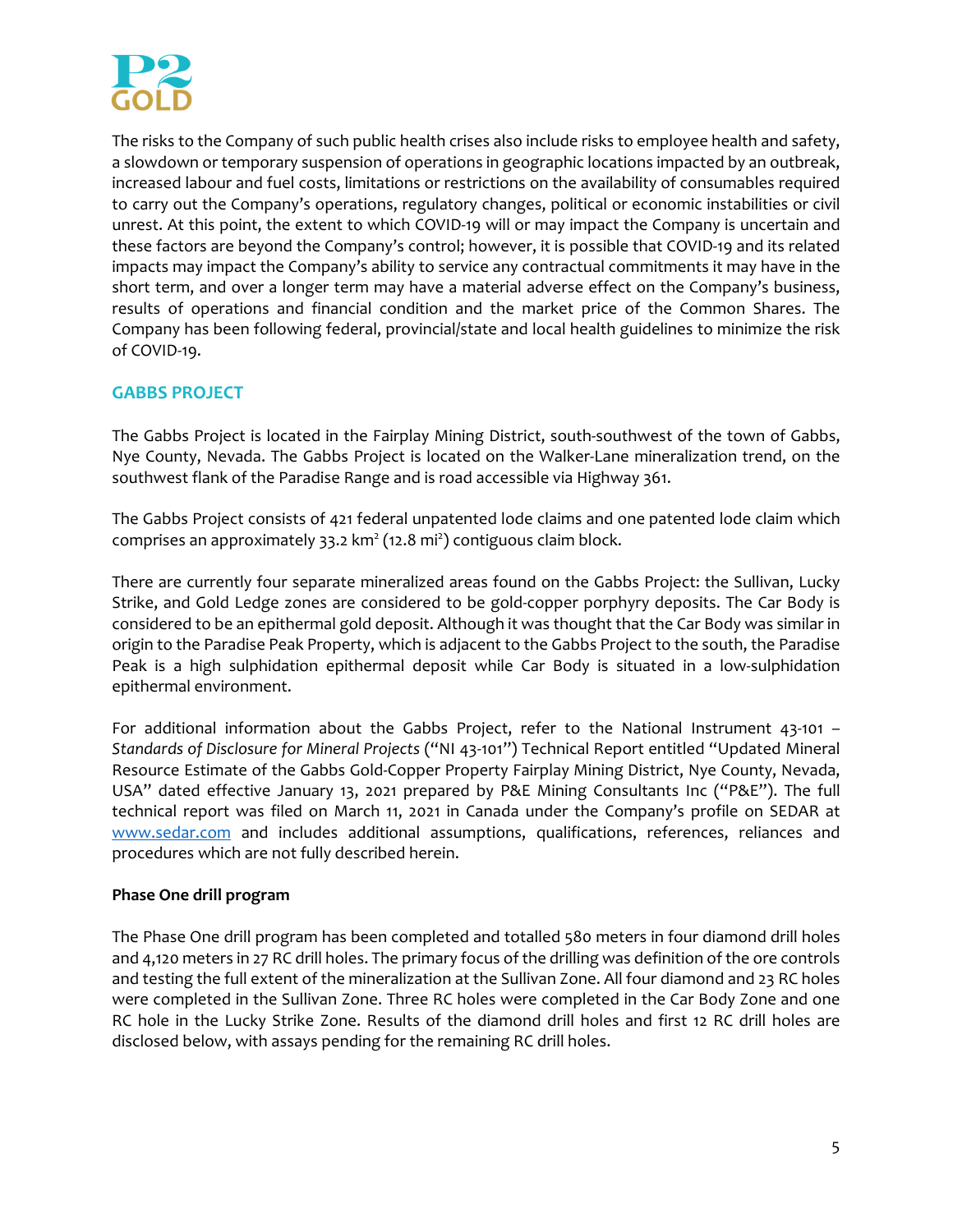

Historically, drilling at the Sullivan Zone focused on the near‐surface oxide gold mineralization, with a significant number of holes stopped in mineralization or not assayed for copper. Most of this drilling was completed between 1980 and 1995 prior to the adoption of NI 43-101. The results to date from the Company's drill program have confirmed that the zone of gold‐copper mineralization is much thicker and higher in grade than previously defined. In addition, the Sullivan deposit appears to be zoned with lower grade mineralization in the northwest with the grades improving to the southeast.

## *Diamond drilling results*

| Hole    | <b>Collar</b><br>Coords | Dip/<br><b>Azimuth</b> | <b>From</b><br>(m) | To<br>(m) | <b>Interval</b><br>(m) | Gold<br>(g/t) | <b>Copper</b><br>$(\%)$ | <b>AuEq</b><br>(g/t) |
|---------|-------------------------|------------------------|--------------------|-----------|------------------------|---------------|-------------------------|----------------------|
| GBD-001 | N4292637<br>E417583     | $-45/45$               | 27.43              | 168.10    | 140.67                 | 0.81          | 0.30                    | 1.15                 |
|         |                         | Incl.                  | 48.46              | 87.78     | 39.32                  | 2.12          | 0.51                    | 2.71                 |
| GBD-002 | N4292924<br>E417321     | $-45/45$               | 12.50              | 58.83     | 46.33                  | 0.12          | 0.23                    | 0.39                 |
|         |                         | Incl.                  | 12.50              | 40.54     | 28.04                  | 0.14          | 0.29                    | 0.47                 |
| GBD-003 | N4292711<br>E417542     | $-50/45$               | 24.08              | 98.57     | 74.49                  | 0.48          | 0.26                    | 0.78                 |
|         |                         | Incl.                  | 42.06              | 57.30     | 15.24                  | 0.86          | 0.36                    | 1.27                 |
| GBD-004 | N4292586<br>E417663     | $-65/45$               | 33.16              | 118.87    | 85.71                  | 1.00          | 0.36                    | 1.41                 |
|         |                         | Incl.                  | 51.76              | 92.51     | 40.75                  | 1.56          | 0.50                    | 2.14                 |

Selected diamond drill results from the Gabbs Project are highlighted in the table below $(1,2,3)$ :

(1) True thickness to be determined.

(2) All samples were submitted for preparation by ALS Global at its facilities in Elko, Nevada, with the analysis completed at ALS Global facilities in Reno, Nevada and North Vancouver, BC. All samples were analyzed using multidigestion with ICP finish and fire assay with AA finish for gold. Samples with over 10 ppm gold were fire assayed with a gravimetric finish. One in 20 samples were blank, one in 20 was a standard sample, and one in 20 samples had a sample cut from assay rejects assayed as a field duplicate.

(3) Gold equivalent calculations were consistent with the Gabbs Mineral Resource which used US\$1,600 per ounce gold, US\$3.00 per pound copper, and copper recoveries of 90%.

Drill hole GBD‐001 was drilled in the center of the Sullivan Zone to test the full width of the zone and confirm the higher‐grade gold‐copper domain encountered by prior operators. The mineralization intersected in drill hole GBD‐001 is approximately 70 meters thicker than defined by historical drilling, almost doubling the historical thickness of the mineralized zone and at higher average grades. The high-grade mineralization is hosted by an intensely sericite altered monzonite, with lower grade gold mineralization extending up into the overlying gabbro, and copper‐gold mineralization extending well into the underlying chlorite altered pyroxenites.

Drill hole GBD‐002 was drilled at the limits of the historical drilling included in the Gabbs Mineral Resource. This hole successfully extended the known mineralization by approximately 50 meters to the northwest and was collared entirely within the altered footwall pyroxenites. Additional drilling is planned further to the north and northwest of GBD‐002 to test for additional extensions of the mineralization and the monzonite that hosts the high‐grade mineralization in hole GBD‐001.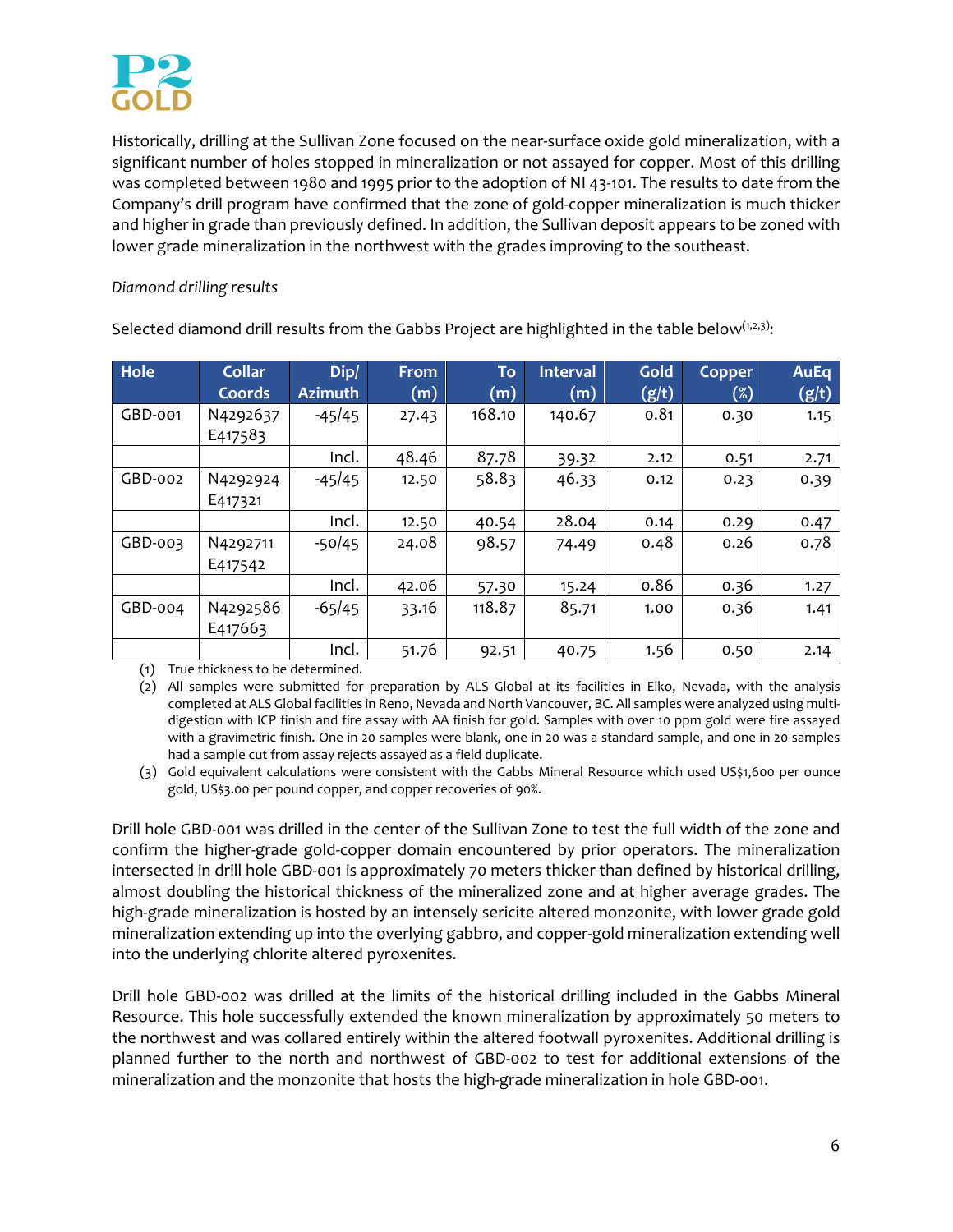

Drill hole GBD‐003 was drilled approximately 85 meters northwest of drill hole GBD‐001, and drill hole GBD‐004 was drilled approximately 95 meters southeast of drill hole GBD‐001. Both GBD‐003 and GBD‐ 004 were diamond drill holes designed to test the full width of the Sullivan Zone and confirm the ore controls of the higher‐grade gold‐copper domain encountered by prior operators. Hole GBD‐004 ended in mineralization due to mechanical issues with the drill.

The mineralization intersected in drill hole GBD‐003 is approximately 40 meters thicker than defined by historical drilling and in drill hole GBD‐004 is at least 60 meters thicker than defined by historical drilling. These intersections are at least 50% thicker than the historical intersections and at higher average grades. The high‐grade mineralization is hosted by an intensely sericite altered monzonite, with the copper-gold mineralization extending well into the underlying chlorite altered pyroxenites.

Oxide mineralization was encountered down to approximately 130 meters in hole GBD‐001, down to approximately 120 meters in hole GBD‐003 and over the entire length of holes GBD‐002 and GBD‐004. Recently completed metallurgical test work by the Company confirmed that the gold and copper mineralization yield relatively high recoveries for both heap leach and conventional milling options. The oxide copper was not included in the gold equivalent calculation for the Gabbs Mineral Resource and as such represents a significant opportunity to increase the contained gold equivalent ounces.

## *RC drilling results*

The RC program commenced at the northwest extent of the Sullivan Zone, with drill holes GBR‐001 to 007 intersecting the footwall lithology where the monzonite host of the high‐grade mineralization has been eroded off. However, there are indications it is preserved to the southwest of these holes where there has not been any historical drilling. Future drilling will test for this extension to the mineralization.

Drill holes GBR-008 to 012 intersected the intensely sericite-altered monzonite that hosts the highgrade mineralization, with copper–gold mineralization extending well into the underlying chlorite altered pyroxenites. As also seen in the results of the diamond drilling, the grade and thickness of the mineralization in the RC drill holes increase to the southeast. Drill holes GBR‐011 and 012, drilled the furthest to southeast of these drill holes, ended in significant gold‐copper mineralization indicating that the Sullivan Zone is thicker than interpreted from the historical drilling. The mineralization intersected in the first 12 RC drill holes is thicker and higher grade than defined by historical drilling and is consistent with the mineralization encountered in the diamond drilling where RC and diamond holes were drilled on the same section.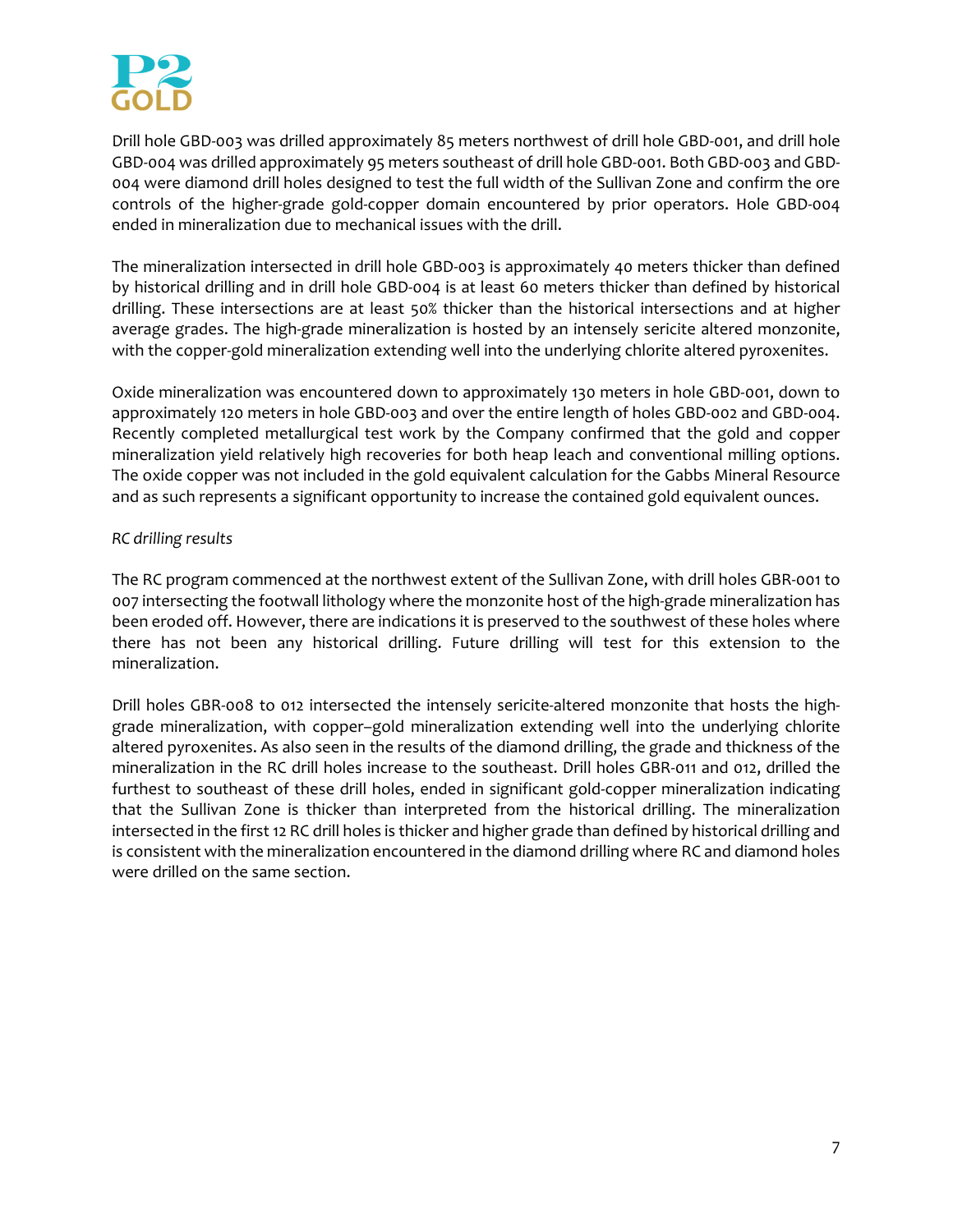

Selected RC drill results from the Gabbs Project are highlighted in the table below $(1,2)$ :

| <b>Hole</b> | <b>Collar</b>        | Dip/           | <b>From</b> | To     | <b>Interval</b> | Gold  | <b>Copper</b> | AuEq $(3)$ | CuEq <sup>(3)</sup> |  |  |
|-------------|----------------------|----------------|-------------|--------|-----------------|-------|---------------|------------|---------------------|--|--|
|             | <b>Coords</b>        | <b>Azimuth</b> | (m)         | (m)    | (m)             | (g/t) | $(\%)$        | (g/t)      | $(\%)$              |  |  |
| GBR-001     | N4292989/            | $-90/0$        | 6.10        | 22.86  | 16.76           | 0.07  | 0.11          | 0.20       | 0.17                |  |  |
|             | E417254              |                |             |        |                 |       |               |            |                     |  |  |
| GBR-002     | N4292989/            | $-45/45$       | 9.14        | 33.53  | 24.39           | 0.09  | 0.14          | 0.25       | 0.21                |  |  |
|             | E417254              |                |             |        |                 |       |               |            |                     |  |  |
| GBR-003     | N4292982/            | $-90/0$        | 6.10        | 47.24  | 41.14           | 0.15  | 0.20          | 0.38       | 0.32                |  |  |
|             | E417381              |                |             |        |                 |       |               |            |                     |  |  |
| GBR-004     | N4292982/<br>E417381 | $-50/40$       | 4.57        | 39.62  | 35.05           | 0.21  | 0.21          | 0.45       | 0.37                |  |  |
| GBR-005     | N4292982/            | $-50/225$      |             | 50.29  |                 |       |               |            |                     |  |  |
|             | E417381              |                | 9.14        |        | 41.15           | 0.23  | 0.25          | 0.52       | 0.43                |  |  |
| GBR-006     | N4292923/            | $-90/0$        | 9.14        | 56.39  | 47.25           | 0.16  | 0.24          | 0.44       | 0.37                |  |  |
|             | E417326              |                |             |        |                 |       |               |            |                     |  |  |
| GBR-007     | N4292923/            | $-45/225$      | 13.72       | 89.92  | 76.20           | 0.28  | 0.29          | 0.61       | 0.51                |  |  |
|             | E417326              |                |             |        |                 |       |               |            |                     |  |  |
|             |                      | Incl.          | 59.44       | 85.34  | 25.90           | 0.54  | 0.38          | 0.99       | 0.81                |  |  |
| GBR-008     | N4292637/            | $-70/225$      | 32.00       | 195.07 | 163.07          | 0.56  | 0.23          | 0.82       | 0.66                |  |  |
|             | E417583              |                |             |        |                 |       |               |            |                     |  |  |
|             |                      | Incl.          | 105.16      | 131.06 | 25.90           | 1.20  | 0.26          | 1.50       | 1.19                |  |  |
| GBR-009     | N4292637/            | $-65/45$       | 32.00       | 128.02 | 96.02           | 0.70  | 0.36          | 1.12       | 0.90                |  |  |
|             | E417583              |                |             |        |                 |       |               |            |                     |  |  |
|             |                      | Incl.          | 51.82       | 79.25  | 27.43           | 1.72  | 0.46          | 2.25       | 1.79                |  |  |
| GBR-010     | N4292585/            | $-90/0$        | 45.72       | 149.35 | 103.63          | 1.19  | 0.37          | 1.62       | 1.29                |  |  |
|             | E417656              |                |             |        |                 |       |               |            |                     |  |  |
|             |                      | Incl.          | 94.49       | 143.26 | 48.77           | 1.76  | 0.46          | 2.30       | 1.83                |  |  |
| GBR-011     | N4292507/            | $-90/0$        | 47.24       | 190.50 | 143.26          | 0.65  | 0.27          | 0.97       | 0.78                |  |  |
|             | E417754              | Incl.          | 118.87      |        |                 |       |               |            |                     |  |  |
|             |                      |                |             | 147.83 | 28.96           | 1.07  | 0.33          | 1.44       | 1.16                |  |  |
|             |                      | Incl.          | 184.40      | 190.50 | 6.10            | 0.40  | 0.79          | 1.31       | 1.10                |  |  |
| GBR-012     | N4292507/<br>E417754 | $-65/45$       | 35.05       | 137.16 | 102.11          | 1.00  | 0.44          | 1.51       | 1.22                |  |  |
|             |                      | Incl.          | 76.20       | 114.30 | 38.10           | 1.74  | 0.77          | 2.63       | 2.12                |  |  |
|             |                      | Incl.          | 131.06      | 137.16 | 6.10            | 0.62  | 0.56          | 1.27       | 1.04                |  |  |

(1) True thickness to be determined.

(2) All samples were submitted for preparation by ALS Global at its facilities in Elko, Nevada, with the analysis completed at ALS Global facilities in Reno, Nevada and North Vancouver, BC. All samples were analyzed using multidigestion with ICP finish and fire assay with AA finish for gold. Samples with over 10 ppm gold were fire assayed with a gravimetric finish. One in 20 samples were blank, one in 20 was a standard sample, and one in 20 samples had a sample cut from assay rejects assayed as a field duplicate.

(3) Gold equivalent calculations were consistent with the Gabbs Mineral Resource which used US\$1,600 per ounce gold, US\$3.00 per pound copper, and copper recoveries of 90%.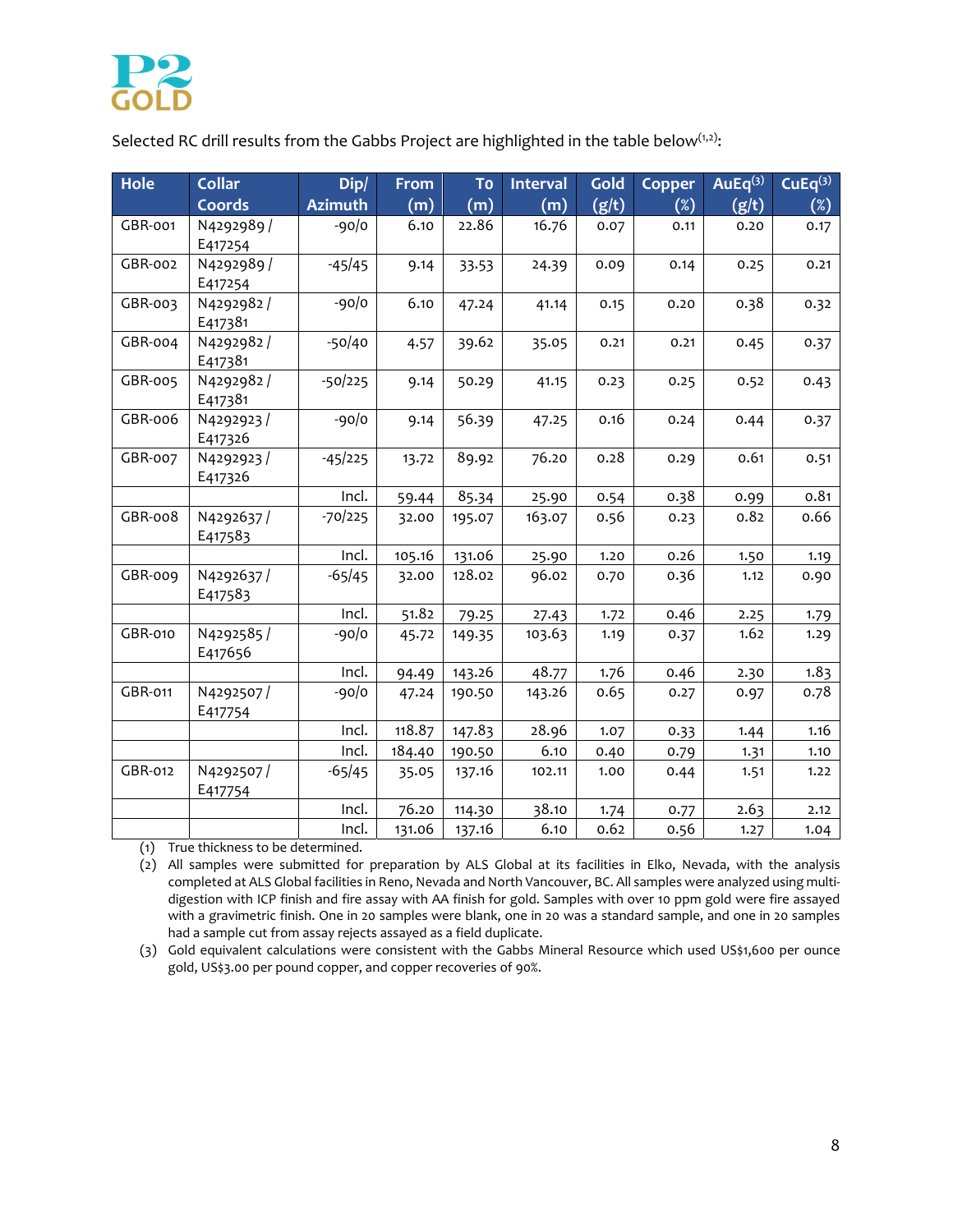

# **Production trade‐off study**

In August 2021, Kappes Cassiday & Associates ("KCA") was retained to prepare a trade‐off study of the economic potential of several process options for treating the mineralization at the Gabbs gold-copper project. For the oxide ores, this study included both heap leaching and conventional milling using either acid or cyanide for recovery of gold and copper. In all cases, the sulphide ores were treated by conventional milling followed by flotation producing a gold/copper concentrate and cyanide leaching of the flotation tails to produce doré. In their analysis, KCA determined that a combination of heap leaching of the oxide ores with cyanide and conventional milling of the sulphide ores had the greatest economic potential. In this process option, the flowsheet used standard Sulphidation, Acidification, Recycling, Thickening ("SART") technology to recover the oxide copper and gold from the cyanide solutions collected from the heap leach, and then regenerate the cyanide for reuse on the heap. The second-best process option was conventional milling of both oxide and sulphide ores with cyanide and flotation/leaching of the sulphide ores. Additional metallurgical studies were recommended to refine the trade-off study and advance the project towards a Preliminary Economic Assessment ("PEA").

## **Mineral processing and metallurgical testing**

## *Phase One metallurgical program*

On August 4, 2021, the Company reported the completion of the Phase One metallurgical program for the Gabbs Project. The Phase One metallurgical program included testing for the potential recoveries of copper and gold from oxide mineralization by sequential leach using heap leach or conventional milling. The test work showed that gold and copper can be recovered by both process options, with extractions averaging 97.2% for gold and 95.2% for copper when the sample is ground to 100 microns.

The Phase One metallurgical program focused on the oxide mineralization as the current Inferred Mineral Resource for the Gabbs Project assumes zero recovery of oxide copper mineralization. By confirming that viable options for recovery of copper from the oxide mineralization do exist, the Company believes that oxide copper can be included in future estimates of the Mineral Resource and considered for recovery in the PEA planned for 2022/23. This is potentially significant as approximately 143.3 million pounds of oxide copper are defined, but not included in the Inferred Mineral Resource.

| Table 1: Metallurgical Composite One Test Results |      |                   |                   |      |                                           |  |  |  |  |  |  |  |
|---------------------------------------------------|------|-------------------|-------------------|------|-------------------------------------------|--|--|--|--|--|--|--|
| <b>Test</b>                                       |      | <b>Head Grade</b> | <b>Recoveries</b> |      | <b>Comments</b>                           |  |  |  |  |  |  |  |
|                                                   | 'Au  | <b>Cu</b>         | Au                | Cu   |                                           |  |  |  |  |  |  |  |
|                                                   | gpt  | $\%$              | %                 | $\%$ |                                           |  |  |  |  |  |  |  |
| Direct analysis                                   | 0.88 | 0.50              |                   |      | Direct head analysis                      |  |  |  |  |  |  |  |
| $\frac{1}{2}$ -inch crush                         | 1.16 | 0.49              | 66.0              | 84.5 | Bottle roll sequential leach              |  |  |  |  |  |  |  |
| 1/ <sub>4</sub> -inch crush                       | 0.87 | 0.49              | 70.0              | 89.2 | Bottle roll sequential leach              |  |  |  |  |  |  |  |
| 100-micron grind                                  | 1.25 | 0.45              | 98.1              | 99.1 | followed<br>Flotation<br>sequential<br>by |  |  |  |  |  |  |  |
|                                                   |      |                   |                   |      | agitated leach                            |  |  |  |  |  |  |  |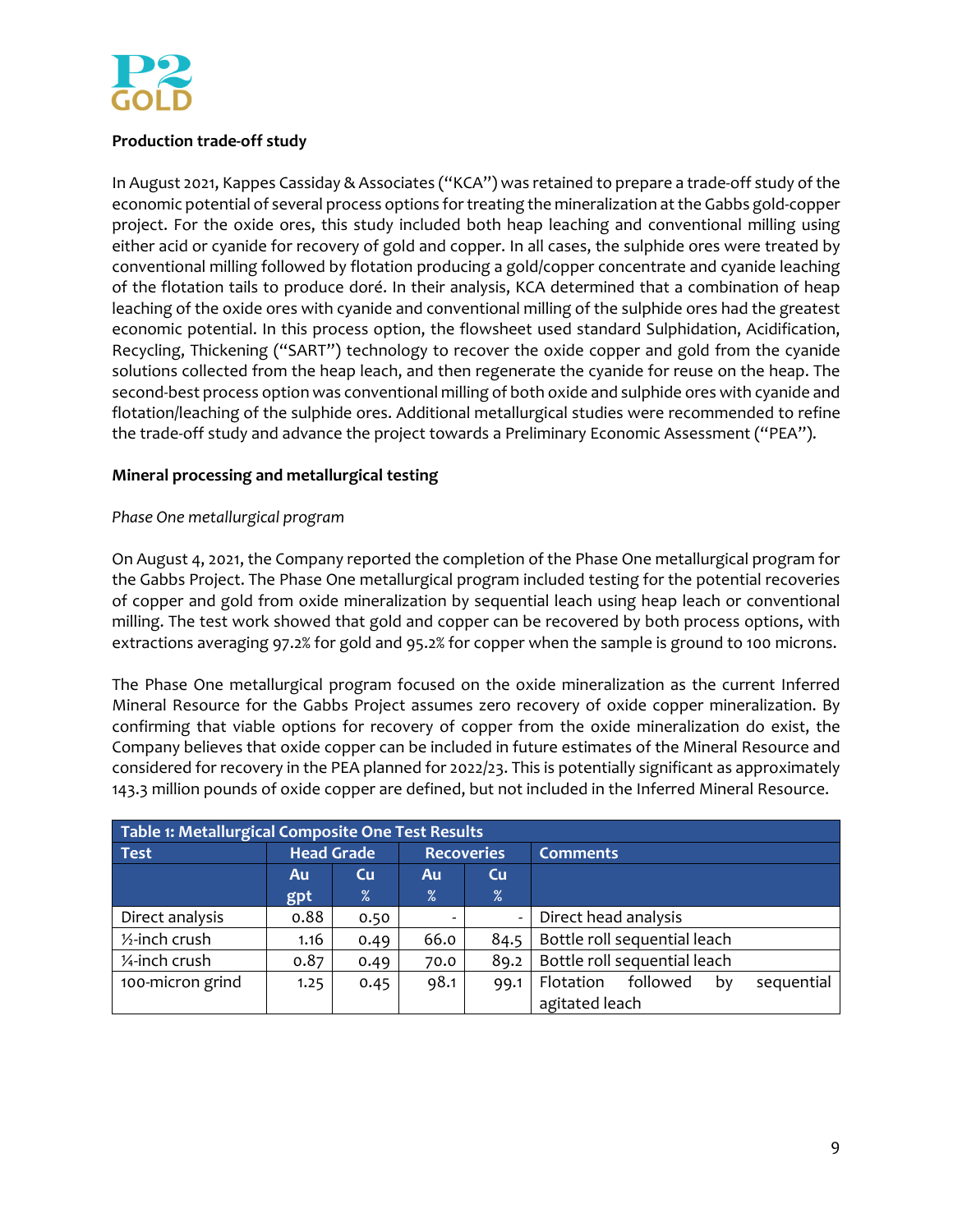

| Table 2: Metallurgical Composite Two Test Results |                   |           |      |                   |                                           |  |  |  |  |  |  |
|---------------------------------------------------|-------------------|-----------|------|-------------------|-------------------------------------------|--|--|--|--|--|--|
| <b>Test</b>                                       | <b>Head Grade</b> |           |      | <b>Recoveries</b> | <b>Comments</b>                           |  |  |  |  |  |  |
|                                                   | <b>Au</b>         | <b>Cu</b> |      | <b>Cu</b>         |                                           |  |  |  |  |  |  |
|                                                   | gpt               | $\%$      | $\%$ | %                 |                                           |  |  |  |  |  |  |
| Direct analysis                                   | 1.32              | 0.54      |      |                   | Direct head analysis                      |  |  |  |  |  |  |
| 1/ <sub>2</sub> -inch crush                       | 1.09              | 0.47      | 55.9 | 81.4              | Bottle roll sequential leach              |  |  |  |  |  |  |
| 1/ <sub>4</sub> -inch crush                       | 1.19              | 0.47      | 79.0 | 88.0              | Bottle roll sequential leach              |  |  |  |  |  |  |
| 100-micron grind                                  | 1.28              | 0.47      | 96.3 | 91.2              | followed<br>sequential<br>Flotation<br>bγ |  |  |  |  |  |  |
|                                                   |                   |           |      |                   | agitated leach                            |  |  |  |  |  |  |

*Phase Two metallurgical program*

The Phase Two metallurgical program is based on recommendations from the trade‐off study and will build on the Phase One work. For this program, representative samples of oxide and sulphide mineralization have been composited from split diamond drill core and sent to KCA. Using the exploration assay results, the estimated grades of the composites averaged:

| Phase Two metallurgical program<br>Composite name | Average gold<br>grade<br>(g/t) | Average<br>copper grade<br>$(\%)$ | Average<br>sulphur grade<br>$(\%)$ |
|---------------------------------------------------|--------------------------------|-----------------------------------|------------------------------------|
| Oxide – High grade                                | 1.65                           | 0.48                              | 0.05                               |
| Oxide - Medium grade                              | 0.66                           | 0.32                              | 0.03                               |
| Oxide - Low grade                                 | 0.19                           | 0.33                              | 0.03                               |
| Sulphides                                         | 0.18                           | 0.32                              | 1.86                               |

The Phase Two metallurgical program will primarily focus on processing the oxide ore on a heap leach using cyanide and SART technology to regenerate the cyanide and produce doré and a metallic copper concentrate. These studies will include bench scale agitated leach and bottle roll tests followed by column leach tests. For the sulphide composite, a limited number of tests will be completed testing the flotation responses of the mineralization to confirm the milling option assumptions in the trade‐ off study. Sulphide test work will focus on optimizing recoveries and production of a saleable copper concentrate and doré.

The Phase Two metallurgical program is expected to commence shortly and is expected to be completed in the first quarter of 2022. The overall objective of the program is the refinement of the economic analysis in the trade‐off study and definition of any further test parameters required to complete a PEA.

## **Geophysical surveys**

From 1970 through 2011, exploration activities were carried out on the Gabbs Project by several operators. Historical geophysical work included regional gravity and magnetic surveys, a property scale ground magnetic survey and an orientation IP survey. This work showed that the Sullivan and Lucky Strike zones are associated with prominent magnetic highs, which are open at depth. Re‐ interpretation of the ground magnetic and historical IP data has identified features which are potentially indicative of the source for the surface mineralization.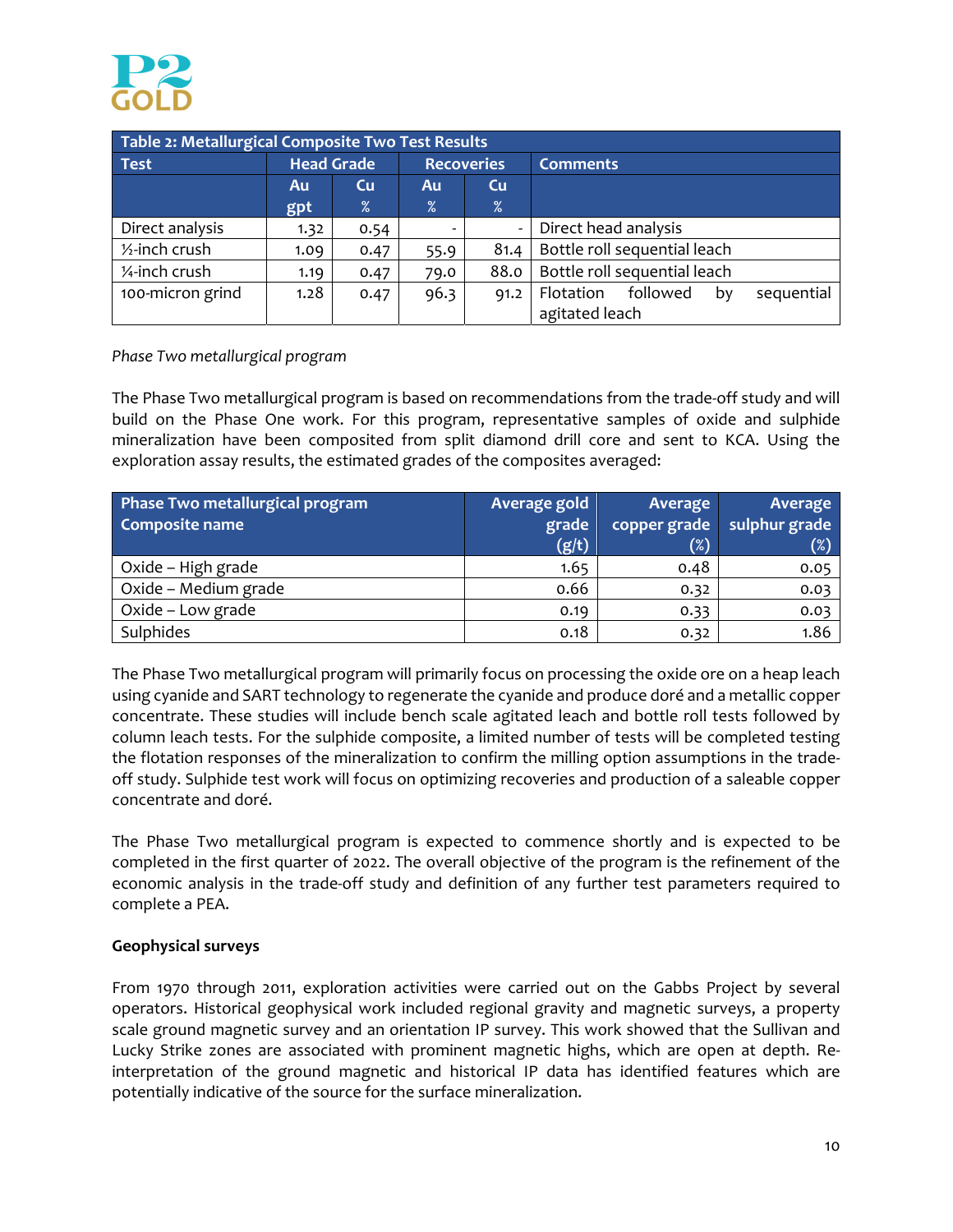

Field mapping and prospecting by the Company has located numerous showings and historical shafts, pits, and trenches which overlay some of the interpreted deep‐seated sources. In a further attempt to define these targets, a Natural Source Magneto Telluric survey is being run over the project which totals 25.7 line kilometers. This survey will cover all four known zones of mineralization and the prospective source locations between the zones.

## **Permits**

Approval from the BLM is required before exploration work is conducted. The BLM oversees and approves how much of the surface can be disturbed for exploration purposes and manages reclamation bonding.

Subsequent to the filing of the Gabbs Project Technical Report, the Company filed a Notice to Conduct Exploration Activities on the Sullivan and Car Body Zones at the Gabbs Project with the BLM. The BLM reviewed the Company's Notice to Conduct Exploration Activities on the Sullivan and Car Body Zones at the Gabbs Project and determined it to be complete, and the Company posted the required reclamation bond in June 2021. The required reclamation bond was subsequently adjusted in July and October 2021.

The Company also filed a separate Notice to Conduct Exploration Activities with the BLM for the Lucky Strike Zone and the northwest part of the Gabbs Project. The BLM reviewed the Company's Notice to Conduct Exploration Activities on the Lucky Strike Zone and the northwest part of the Gabbs Project and determined it to be complete, and the Company posted the required reclamation bond in the third quarter of 2021.

## **Mineral Resource Estimate**

P&E prepared an updated Inferred Mineral Resource Estimate based on 494 drill hole records, consisting of 397 "historical" drill holes, 87 drill holes completed by Newcrest Mining Limited and ten RC drill holes completed by St. Vincent Minerals Inc. P&E's pit‐constrained Mineral Resource Estimate for the Gabbs Project is reported using a cut-off of 0.24 g/t Au for oxide material, and 0.30 g/t AuEq for sulphide material. The Gabbs Project contains 26.2 Mt of oxide mineralization at an average grade of 0.72 g/t AuEq and 46.9 Mt of sulphide mineralization at an average grade of 0.82 g/t AuEq for a total of 1.84 Moz of AuEq (refer to the Summary of Inferred Mineral Resources table below). The effective date of the Mineral Resource Estimate is January 13, 2021.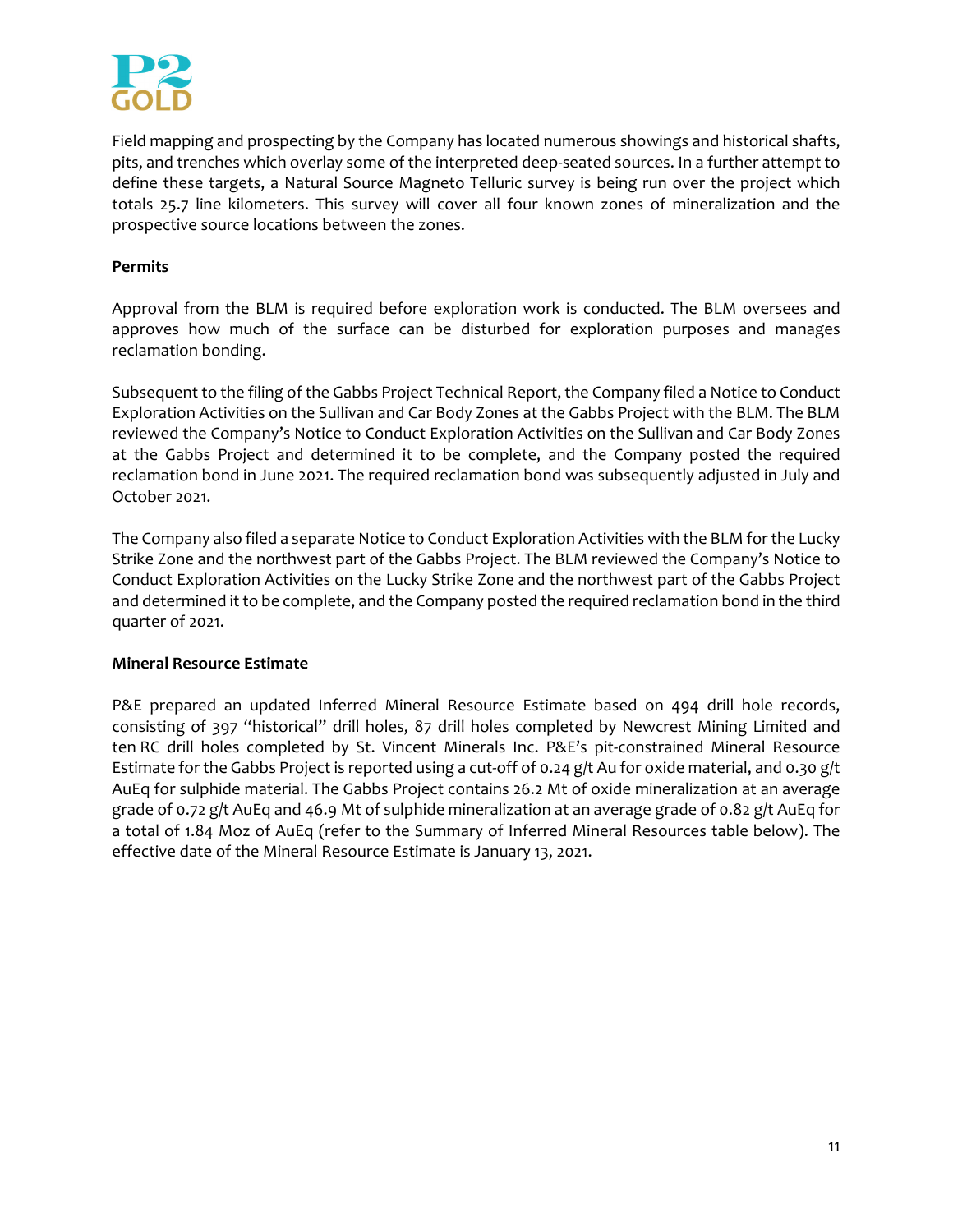

| <b>SUMMARY OF INFERRED MINERAL RESOURCES (1-9)</b> |                  |               |             |             |                    |               |               |  |  |  |  |  |
|----------------------------------------------------|------------------|---------------|-------------|-------------|--------------------|---------------|---------------|--|--|--|--|--|
| <b>Deposit</b>                                     | Zone             | Tonnes<br>(k) | Au<br>(g/t) | Au<br>(koz) | <b>Cu</b><br>(ppm) | AuEq<br>(g/t) | AuEq<br>(koz) |  |  |  |  |  |
| Sullivan                                           | Oxide & Sulphide | 37,600        | 0.58        | 700         | 2,820              | 0.75          | 900           |  |  |  |  |  |
| Car Body                                           | Oxide & Sulphide | 2,800         | 1.39        | 130         | 10                 | 1.39          | 130           |  |  |  |  |  |
| Gold Ledge                                         | Oxide & Sulphide | 100           | 0.76        | $\Omega$    | 1,500              | 0.76          | $\Omega$      |  |  |  |  |  |
| Lucky Strike                                       | Oxide & Sulphide | 32,600        | 0.41        | 430         | 2,620              | 0.77          | 810           |  |  |  |  |  |
| <b>Total</b>                                       | Oxide & Sulphide | 73,100        | 0.53        | 1,260       | 2,620              | 0.79          | 1,840         |  |  |  |  |  |

(1) Mineral Resources were estimated using the Canadian Institute of Mining, Metallurgy and Petroleum ("CIM"), CIM *Standards on Mineral Resources and Reserves, Definitions (2014) and Best Practices (2019) prepared by the CIM Standing Committee on Reserve Definitions and adopted by CIM Council.*

(2) The Inferred Mineral Resource in this estimate has a lower level of confidence that that applied to an Indicated Mineral Resource and must not be converted to a Mineral Reserve. It is reasonably expected that the majority of the Inferred *Mineral Resource could be upgraded to an Indicated Mineral Resource with continued exploration.*

- *(3) Mineral Resources are reported within a constraining conceptual pit shell.*
- *(4) Inverse distance weighting of capped composite grades within grade envelopes was used for grade estimation.*
- *(5) Composite grade capping was implemented prior to grade estimation.*
- *(6) A bulk density of 2.50 t/m3 was used for oxide material and 2.70 t/m3 for sulphide material.*
- *(7) A copper price of US\$3.00 per pound and a gold price of US\$1,600/oz were used.*
- (8) A cut-off grade of 0.24 g/t Au for oxide material, and 0.30 g/t AuEq for sulphide material was used.
- *(9) Table columns may not sum due to rounding.*

#### **Acquisition terms**

On February 22, 2021, the Company and Borealis Mining Company, LLC ("Borealis"), an indirect, wholly owned subsidiary of Waterton Precious Metals Fund II Cayman, LP ("Waterton") entered into an asset purchase agreement ("Asset Purchase Agreement") under which the Company agreed to acquire all the assets that comprise the Gabbs Project located on the Walker-Lane Trend in the Fairplay Mining District of Nye County, Nevada. On May 4, 2021, the Company and Borealis agreed to amend the terms of the Asset Purchase Agreement ("Amended Agreement"). Under the Amended Agreement, the Company agreed to pay \$1,216,600 (US\$1,000,000) and issue 15,000,000 common shares (\$7,500,000 in fair value) in its capital to Waterton at closing of the transaction. In addition, the Company is required to pay Waterton Nevada Splitter LLC, an affiliate of Borealis, (a) US\$4,000,000 on the twelve‐ month anniversary of closing and (b) US\$5,000,000 on the earlier of the announcement of results of a PEA and the 24‐month anniversary of closing.

On closing, Borealis has reserved for itself a 2% net smelter returns royalty on production from the Gabbs Project, of which one percent may be repurchased at any time by the Company for US\$1,500,000 and the remaining one percent of which may be repurchased for US\$5,000,000.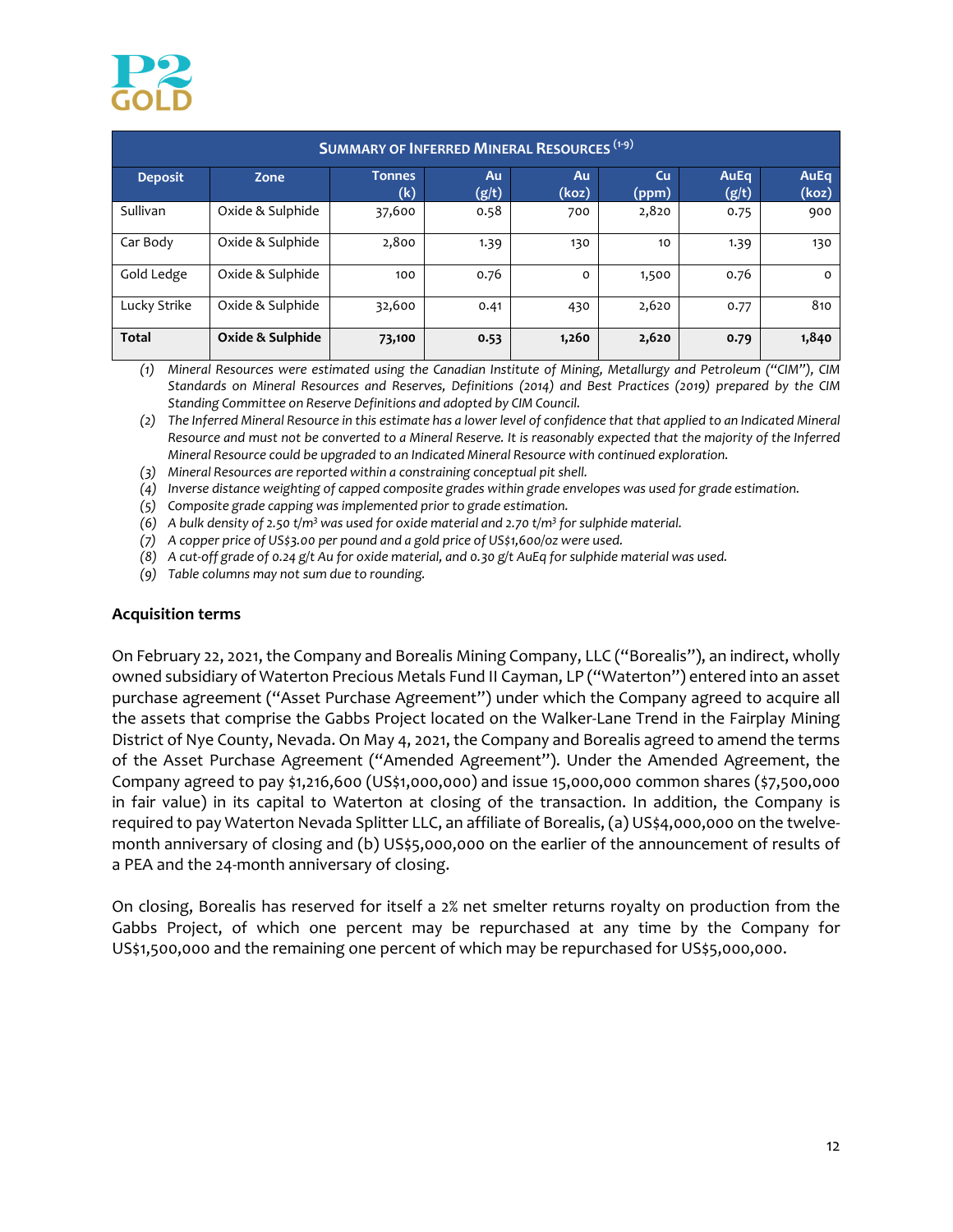

On May 17, 2021, the Company also announced the completion of a private placement of 11,898,060 units at a price of \$0.50 per unit for gross proceeds of \$5,949,030. Each unit consisted of one common share in the capital of the Company and one common share purchase warrant. Each warrant entitles the holder to purchase one additional common share in the capital of the Company at an exercise price of \$0.85 per common share for a period of two years from the date of issue. If after four months from the date of issue, the closing price of the common shares of the Company on the Exchange is equal to or greater than \$1.50 for a period of 10 consecutive trading days at any time prior to the expiry date, the Company will have the right to accelerate the expiry date of the warrants. The proceeds of the private placement will be used to fund the acquisition of the Gabbs Project, complete a Phase One exploration program of approximately \$2,500,000 on the Gabbs Project and for general corporate purposes.

# **BC PROJECT DETAILS – DESCRIPTION AND ACQUISITION STATUS**

## **BAM Property**

The BAM Property consists of ten mineral tenures that cover an area of over 8,100 hectares, located approximately 150 kilometers northwest of Stewart, British Columbia. Highway 37 and the Northwest Transmission Line are approximately 35 kilometers to the east of the BAM Property, and the Galore Creek Project access road is 1.7 kilometers to the southeast.

## *2021 exploration program*

The 2021 exploration drill program at the BAM Property consisted of six holes totaling 835.9 meters. The Monarch Gold Zone was tested with drill holes BAM‐001, 002, 003, and 005, which were targeted on coincident IP chargeability anomalies with highly anomalous gold in soil values of up to 5.7 grams per tonne. The Jan Copper Zone was tested with drill holes BAM‐004 and 006, which were targeted on soil geochemistry with values in excess of 1% copper and surface showings exposed in historical trenches.

Based upon the 2021 mapping and sampling and geophysics programs and 2020 soil geochemical sampling and geophysics programs, the Monarch Gold Zone is interpreted to extend over one kilometer north-south and up to 500 meters east-west at surface and the Jan Copper Zone is interpreted to extend approximately one kilometer north-south and over 500 meters east-west at surface.

#### *Monarch Gold Zone and Jan Copper Zone Mineralization*

The mineralization at the Monarch Gold Zone is constrained within a package of siltstones, sandstones, and conglomerates. These units are variably altered and silicified with the gold values related to pyrite cemented hydrothermal breccia. The mineralization is interpreted to be the upper extensions of an epithermal system related to an alkaline porphyry at depth, with higher-grade intervals found near the footwall contact of the host lithology.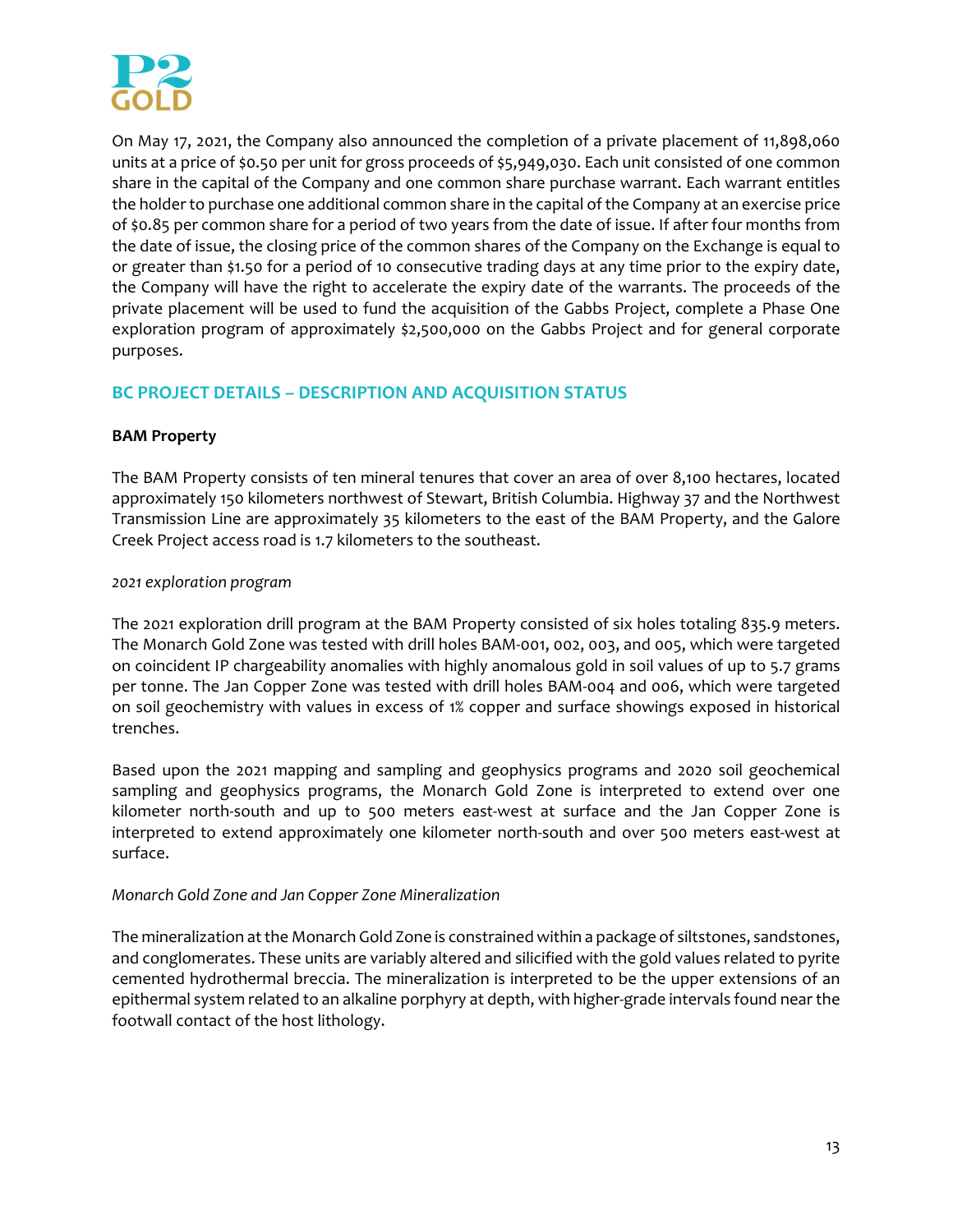

Jan Copper Zone mineralization is hosted entirely within a thick dolostone unit. The mineralization is associated with a phreatic breccia which has been intensely silica flooded. Subsequent acid leaching has locally opened up a vuggy texture. Sulphide mineralization consists of bornite and tennantite which occurs as fracture and vug filling. The mineralization is believed to be related to a separate phase of the same alkaline porphyry that formed the Monarch Gold Zone.

| Hole           | <b>Collar</b><br>Coords | Dip/<br><b>Azimuth</b> | From<br>(m) | To<br>(m) | <b>Interval</b><br>(m) | Gold<br>(g/t) | <b>Silver</b><br>(g/t) |
|----------------|-------------------------|------------------------|-------------|-----------|------------------------|---------------|------------------------|
| <b>BAM-001</b> | N6341778<br>E387114     | $-45/90$               | 18.25       | 69.00     | 50.75                  | 0.62          | 4.87                   |
|                |                         | Incl.                  | 46.10       | 55.85     | 9.75                   | 1.11          | 4.07                   |
| <b>BAM-002</b> | N6341711<br>E387332     | $-45/270$              | 20.00       | 35.30     | 15.30                  | 0.51          | 3.25                   |
| BAM-003        | N6341996<br>E386870     | $-45/270$              | 5.35        | 51.20     | 45.85                  | 2.63          | 3.08                   |
|                |                         | Incl.                  | 34.70       | 51.20     | 16.50                  | 5.29          | 4.27                   |
|                |                         | Incl.                  | 42.00       | 51.20     | 9.20                   | 7.30          | 4.44                   |
| <b>BAM-005</b> | N6342305<br>E386513     | $-45/270$              | 47.40       | 109.70    | 62.30                  | 0.65          |                        |
|                |                         | Incl.                  | 91.50       | 109.70    | 18.20                  | 1.14          |                        |

Selected drill results from the Monarch Gold Zone are highlighted in the table below<sup> $(1,2)$ </sup>:

Selected drill results from the Jan Copper Zone are highlighted in the table below $(1,2)$ :

| Hole           | <b>Collar</b>       | Dip/           | <b>From</b> | To     | <b>Interval</b> | Gold  | <b>Copper</b> |
|----------------|---------------------|----------------|-------------|--------|-----------------|-------|---------------|
|                | Coords              | <b>Azimuth</b> | (m)         | (m)    | (m)             | (g/t) | $(\%)$        |
| <b>BAM-004</b> | N6340892<br>E386295 | $-45/270$      | 68.00       | 107.25 | 39.25           | 0.01  | 1.10          |
|                |                     | Incl.          | 75.70       | 84.85  | 9.15            | 0.04  | 3.23          |
| BAM-006        | N6341173<br>E386513 | $-45/270$      | 7.20        | 14.00  | 6.80            | 0.04  | 0.33          |

(1) True thickness to be determined.

(2) All samples were submitted for preparation by ALS Global at its facilities in Terrace, BC. All samples were analyzed using multi-digestion with ICP finish and fire assay with AA finish for gold. Samples with over 10 ppm gold were fire assayed with a gravimetric finish. One in 20 samples were blank, one in 20 was a standard sample, and one in 20 samples had a sample cut from assay rejects assayed as a field duplicate at ALS Global in North Vancouver, BC.

BAM‐003 is located approximately 320 meters northwest of BAM‐001, with BAM‐002 located approximately 220 meters southeast of BAM‐001. BAM‐005 is located approximately 600 meters north of BAM‐002 (the most southerly Monarch Gold Zone hole) and approximately 600 meters northeast of BAM‐003 (the most westerly Monarch Gold Zone hole). The Jan Copper Zone is located to the west and south of the Monarch Gold Zone, with BAM‐004 located approximately 1,300 meters southwest of BAM‐002.

#### *2022 exploration program*

Planning for the 2022 exploration program at the BAM Property is underway and is expected to include diamond drilling to test the full extent of the Monarch Gold Zone and Jan Copper Zone.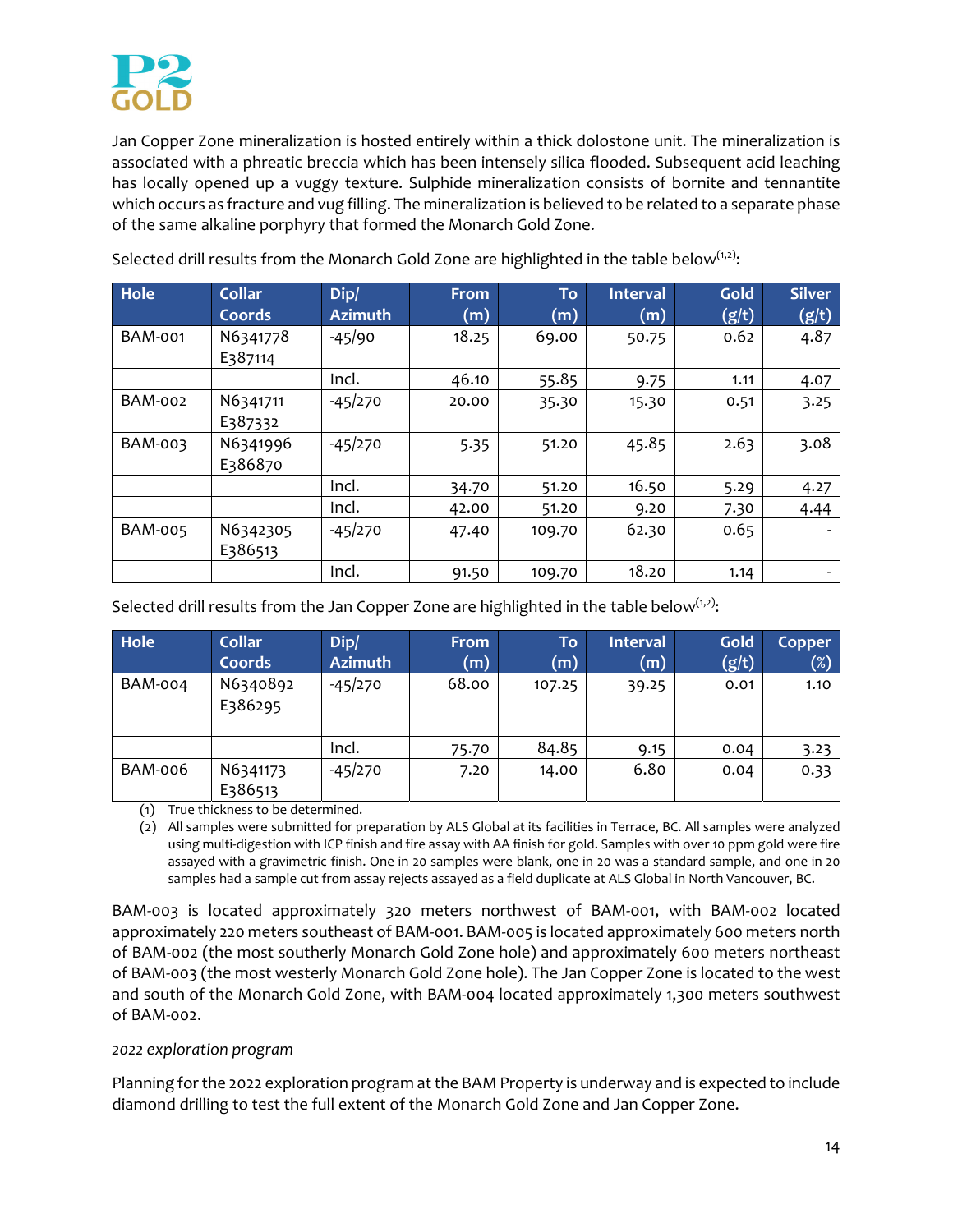

#### *Acquisition terms*

On July 2, 2020, the Company entered into an option agreement with an arm's length private vendor to acquire up to a 100% interest in the BAM property. Under the terms of the option agreement, the Company can acquire up to a 70% interest in the BAM Property over a three‐year option period by paying to the vendor the following:

- \$60,000 (paid) and 200,000 common shares (issued) in the Company's share capital on the signing of the agreement;
- \$150,000 (paid) and 200,000 common shares (issued) in the Company's share capital on the first anniversary of the agreement;
- \$200,000 and 200,000 common shares in the Company's share capital on the second anniversary of the agreement; and
- \$550,000 and 800,000 common shares in the Company's share capital on the third anniversary of the agreement.

To maintain the option, the Company is also required to incur exploration expenditures of \$150,000 before the first anniversary of the agreement (completed), \$400,000 of cumulative exploration expenditures by the second anniversary of the agreement (completed) and \$750,000 of cumulative exploration expenditures by the third anniversary of the agreement (completed). Following exercise of the option, the Company has the right for a period of 120 days to acquire the remaining 30% interest in the BAM Property, for a 100% total interest, on payment of \$7,500,000 of which up to \$4,000,000 may be paid in common shares of the Company at its election. If the Company elects to not purchase the remaining 30% interest, the Company and the vendor shall form a joint venture, with the Company appointed the operator.

During the first three years of the joint venture, the Company will fund the vendor's participating interest in the joint venture. If the vendor fails to sell its interest in the joint venture during such three‐ year period, the vendor's interest will convert to a 2% net smelter returns royalty ("NSR"), provided that the Company will have the opportunity to purchase the vendor's interest prior to such conversion for \$7,500,000. Following the conversion of the vendor's interest to the BAM NSR, the Company may purchase 1% of the NSR for \$2,000,000 (inflation adjusted from 2020).

The vendor has also agreed to assign to the Company two claims that form part of the BAM Property for \$40,000 and a 2% NSR, 100% of which can be purchased by the Company for \$1,125,000 prior to commercial production on such claims and 1% of which can be purchased for \$300,000 (inflation adjusted from 2020) after commercial production is achieved on such claims.

## **Silver Reef Property**

The Silver Reef Property covers an area of over 23,000 hectares approximately 85 kilometers north of Hazelton, BC and to the east of the Golden Triangle.

The Company completed the 2020 Silver Reef exploration program in September 2020, which consisted of airborne geophysics, a two‐phase drill program and prospecting and mapping. The 2020 Silver Reef Phase One exploration drill program consisted of 10 holes totaling 1,315 meters. Eight of the drill holes targeted the Main Zone, with the remaining two holes targeting the Northwest Zone.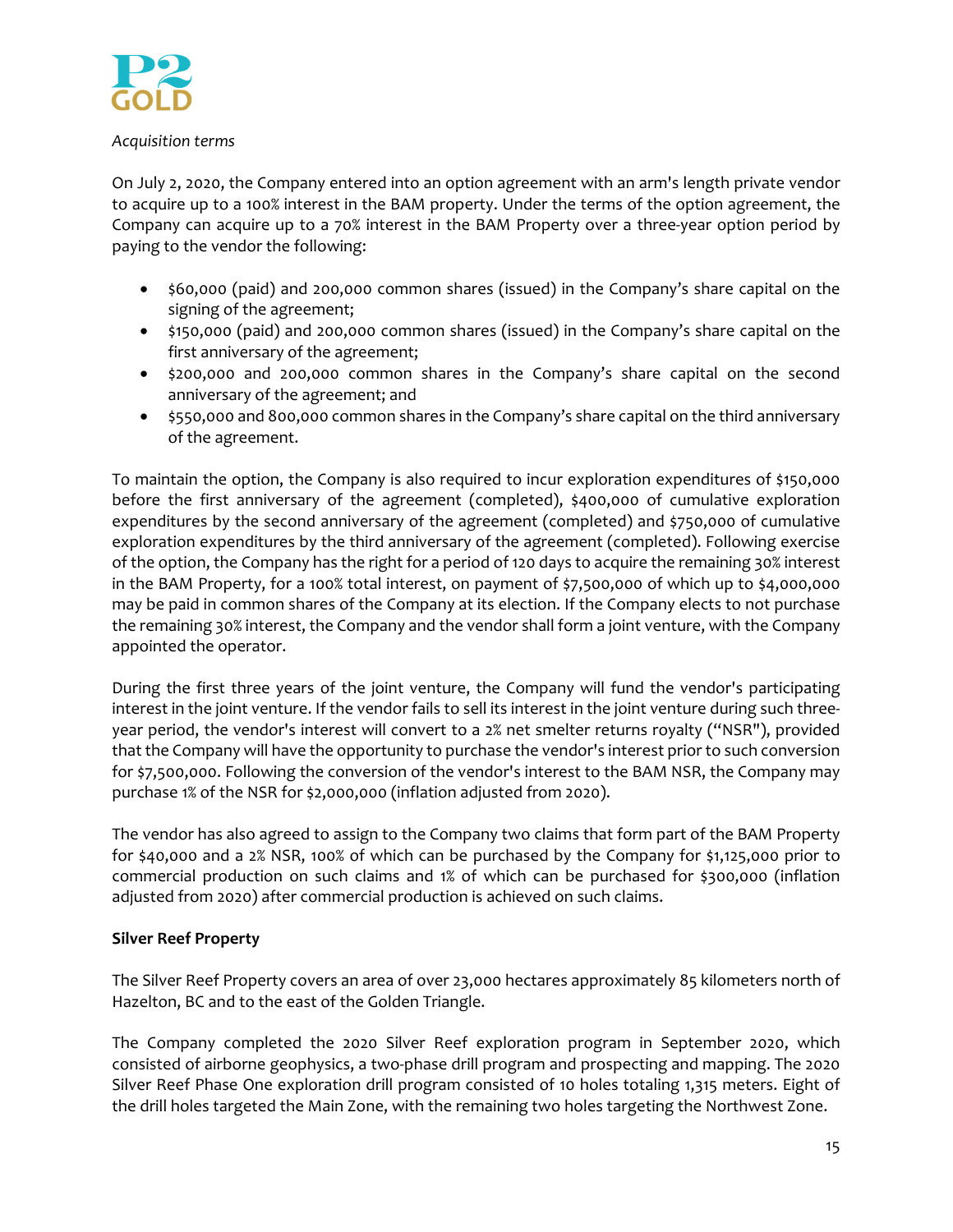

Both zones host silver/gold/lead/zinc mineralization within and on the margins of graphitic shears that are proximal to an altered felsic dyke.

The 2020 Silver Reef Phase Two exploration drill program consisted of four holes totaling 374 meters. Two of the drill holes targeted the Main Zone, with the other two holes targeting the Northwest Zone.

Drilling demonstrated that the Main Zone and Northwest Zone structures are well defined with mineralization typical of silver deposits within the silver belt that runs from Idaho through British Columbia into Yukon. Select drill results include:

- Hole SR-004 (Main Zone) intersected 1.18 g/t gold, 521.0 g/t silver, 0.71% lead and 2.17% zinc over 0.5 meters within a 1.3 meter interval grading 0.93 g/t gold, 245.25 g/t silver, 0.33% lead and 0.98% zinc; and
- Hole SR-011 (Northwest Zone) intersected 0.55 g/t gold, 410.69 g/t silver, 2.38% lead and 3.18% zinc over 1.68 meters within a 7.49 meter interval grading 0.24 g/t gold, 188.5 g/t silver, 0.99% lead and 1.51% zinc.

Prospecting has shown that the Main Zone is now at least four kilometers long, and that the Northwest Zone is a separate, parallel trend that is at least two kilometers long. In addition, prospecting also identified several other showings between these two primary trends suggesting the property hosts a stacked system of multiple zones. This more than doubles the known strike extent of the mineralization, which remains open in all directions.

The 2021 exploration program at the Silver Reef Property consisted of a geological mapping and sampling program and a soil geochemical sampling program.

## *Acquisition terms*

On June 10, 2020, the Company entered into an option agreement with an arm's length private vendor to acquire up to a 100% interest in the Silver Reef Property located in northwest British Columbia. Under the terms of the option agreement, the Company can acquire up to a 70% interest in the Silver Reef Property over a three-year option period by paying to the vendor:

- \$50,000 (paid) and 200,000 common shares (issued) in the Company's share capital on the signing of the agreement;
- \$200,000 (paid) and 200,000 common shares (issued) in the Company's share capital on the first anniversary of the agreement; and
- \$500,000 and 800,000 common shares in the Company's share capital on the second anniversary of the agreement.

To maintain the option, the Company is also required to incur exploration expenditures of \$250,000 before the first anniversary of the agreement (completed), \$750,000 of cumulative exploration expenditures by the second anniversary of the agreement (completed) and \$2,000,000 of cumulative exploration expenditures by the third anniversary of the agreement.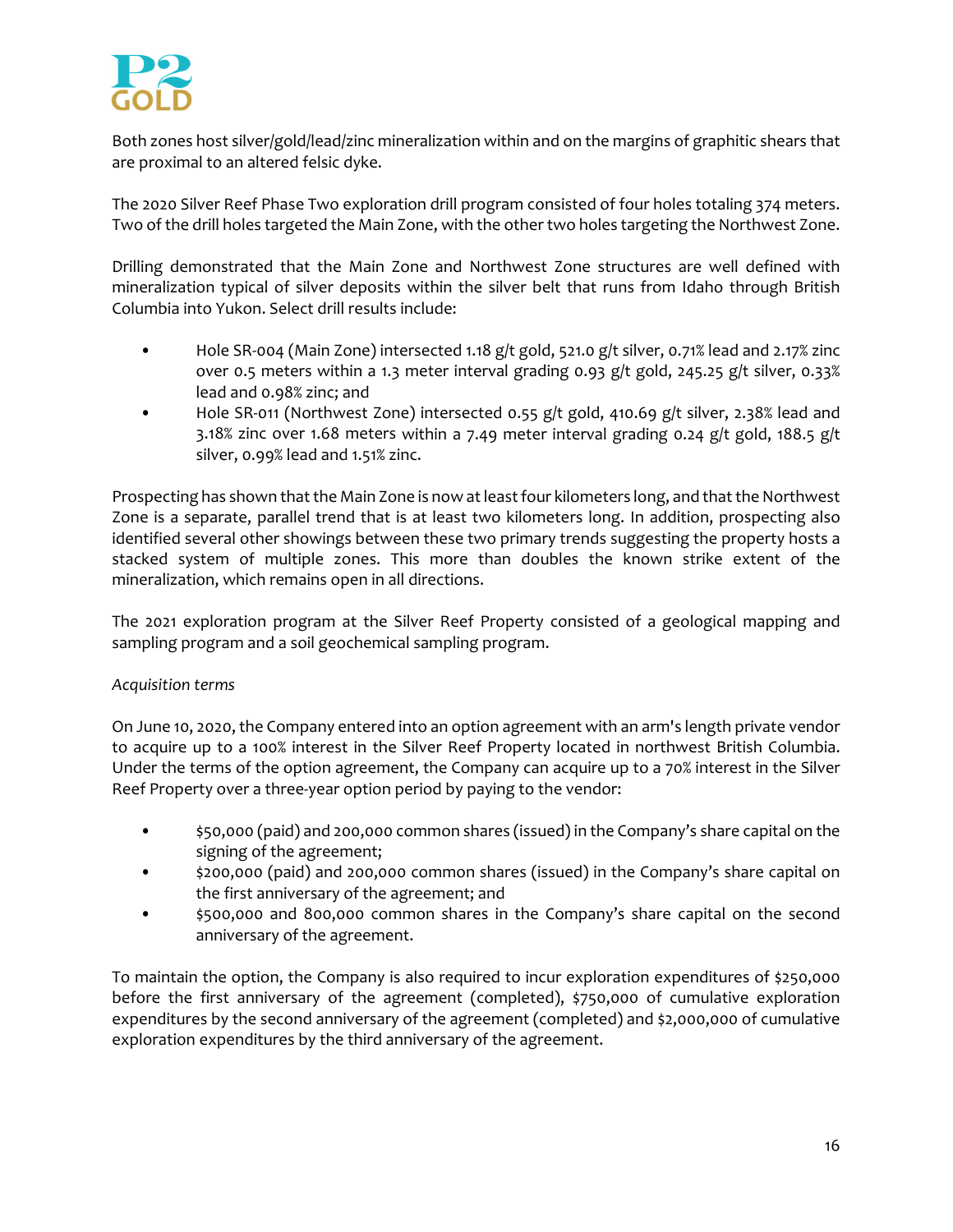

Following exercise of the option, the Company has the right for a period of 120 days to acquire the remaining 30% interest in the Silver Reef Property, for a 100% total interest, on payment of \$7,500,000 of which up to \$4,000,000 may be paid in common shares of the Company at its election. If the Company elects to not purchase the remaining 30% interest, the Company and the vendor shall form a joint venture, with the Company appointed the operator.

During the first three years of the joint venture, the Company will fund the vendor's participating interest in the joint venture. If the vendor fails to sell its interest in the joint venture during such three‐ year period, the vendor's interest will convert to a 3% net smelter returns royalty, provided that the Company will have the opportunity to purchase the vendor's interest prior to such conversion for \$7,500,000.

## **Todd Creek Property**

The Todd Creek Property consists of 69 mineral tenures that cover an area of over 32,000 hectares, located approximately 35 kilometers northeast of Stewart, BC and bordering the east side of Pretium Resources Inc.'s Bowser Claims. Highway 37A connecting Stewart to Highway 37 and the transmission line providing power to Stewart pass through the southern portion of the property.

The western side of the Todd Creek Property covers a 12-kilometer by 3-kilometer corridor of altered lower Jurassic volcanic rocks which host at least four zones of gold‐copper mineralization, known as Fall Creek, Ice Creek, Yellow Bowl and South zones. These zones are found in the same stratigraphy that hosts the nearby Brucejack, Snowfield, and Goldstorm deposits. On the eastern side of the property, a zone of VMS mineralization has been discovered in the Iskut River formation, which is the same formation that hosts the Eskay Creek deposit.

In August and September 2020, the Company completed the 2020 Todd Creek drill program, which consisted of three drill holes totaling 1,027 meters. Drill holes 1 and 2, totaling 802, meters targeted the Yellow Bowl Zone, a lenticular sericite‐rich gossan measuring one kilometer by three kilometers which hosts numerous structurally‐controlled copper and gold showings. Drill hole 3, 225 meters, tested a series of closely-spaced copper/gold showings in a zone located five kilometers southeast of Yellow Bowl.

Drilling demonstrated that mineralization identified on surface is hosted in veins that are well defined and remain open at depth, with copper and gold grades appearing to improve with depth, select results include:

- Hole TC-002 (Yellow Bowl Zone) intersected 1.48% copper, 0.04 g/t gold and 30.62 g/t silver over 1.2 meters within an 8.8‐meter interval grading 0.53% copper, 0.01 g/t gold and 10.63 g/t silver; and
- Hole TC-002 (Yellow Bowl Zone) intersected 4.19% copper, 0.19 g/t gold and 4.90 g/t silver over 1.8 meters within a 3.3‐meter interval grading 3.03% copper, 0.20 g/t gold and 7.15 g/t silver.

The 2020 exploration program at the Todd Creek Property also included an airborne magnetic and radiometric survey over the northwest portion of the property and a satellite hyperspectral survey.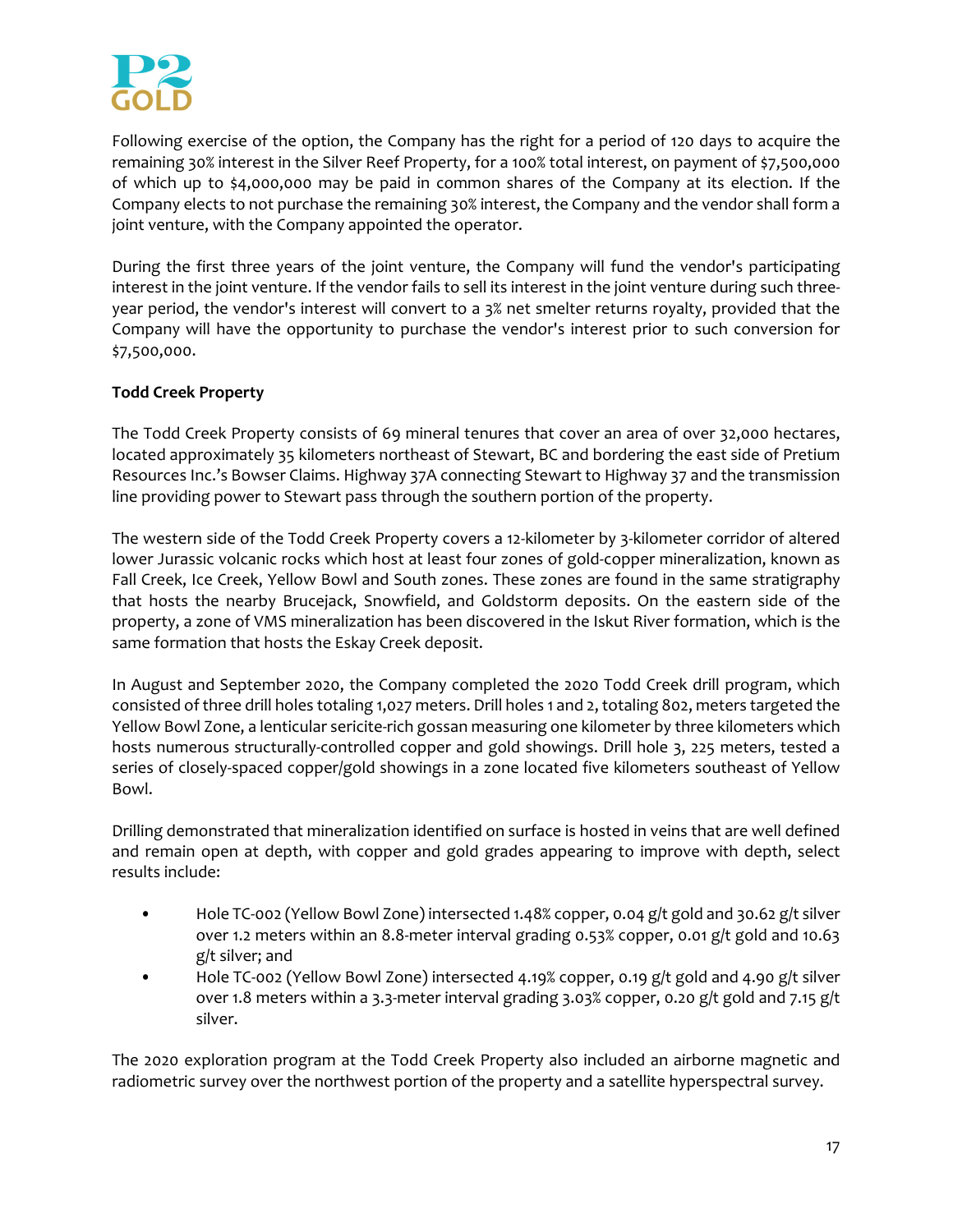

The 2021 exploration program at the Todd Creek Property consisted of a geologic mapping and sampling program and a magnetotellurics ground geophysics program.

#### *Acquisition terms*

On July 9, 2020, the Company entered into an option agreement with ArcWest Exploration Inc., an arm's length TSX Venture Exchange listed company, to acquire up to a 70% interest in the Todd Creek property. Under the terms of the Todd Creek Property option agreement, the Company can acquire (the "First Option") up to a 51% interest in the Todd Creek Property over a five‐year option period by paying to ArcWest the following:

- \$100,000 (paid) and 200,000 common shares (issued) in the Company's share capital on the signing of the agreement;
- $\frac{1}{5150,000}$  (paid) on the first anniversary of the agreement;
- $\bullet$  \$200,000 on the second anniversary of the agreement;
- \$200,000 on the third anniversary of the agreement;
- $\frac{1}{250,000}$  on the fourth anniversary of the agreement; and
- \$250,000 on the fifth anniversary of the agreement.

To maintain the option, the Company is also required to incur exploration expenditures of \$500,000 before the first anniversary of the agreement (with a minimum of 1,000 meters of drilling) (completed), \$3,000,000 of cumulative exploration expenditures by the second anniversary of the agreement, \$6,500,000 of cumulative exploration expenditures by the third anniversary of the agreement, \$10,000,000 of cumulative exploration expenditures by the fourth anniversary of the agreement and \$15,000,000 of cumulative exploration expenditures by the fifth anniversary of the agreement.

Following exercise of the First Option, the Company has the right for a period of 60 days to acquire (the "Second Option") an additional 19% interest in the Todd Creek Property, for a 70% total interest, by completing a feasibility study within three years of the exercise of the First Option and paying to ArcWest \$250,000 on each anniversary of the exercise of the First Option until the feasibility study is completed. ArcWest has the right, at its election, to receive any payment from the Company as cash, common shares in the Company's capital, or a combination of 50% cash and 50% common shares in the Company's capital. If ArcWest elects to receive any payment in common shares in the Company's capital, the common shares will be priced at the Company's 30‐day volume weighted average price.

On exercise of the Second Option (or the First Option, if the Company does not elect to increase its interest by an additional 19%), the Company and ArcWest will form a joint venture, with the Company appointed the operator. Until commercial production is achieved on the Todd Creek Property, the Company will fund the first \$100,000 of joint venture expenditures. If either party's joint venture interest is diluted to less than 10%, its joint venture interest will convert to a 2% net smelter returns royalty, one percent of which may be purchased by the other party for \$5,000,000 at any time. If decision is made by the joint venture to place the property into production, the Company will arrange project financing for the joint venture, the repayment of which shall be made out of cash flows from the property in priority to distributions to the joint venture participants.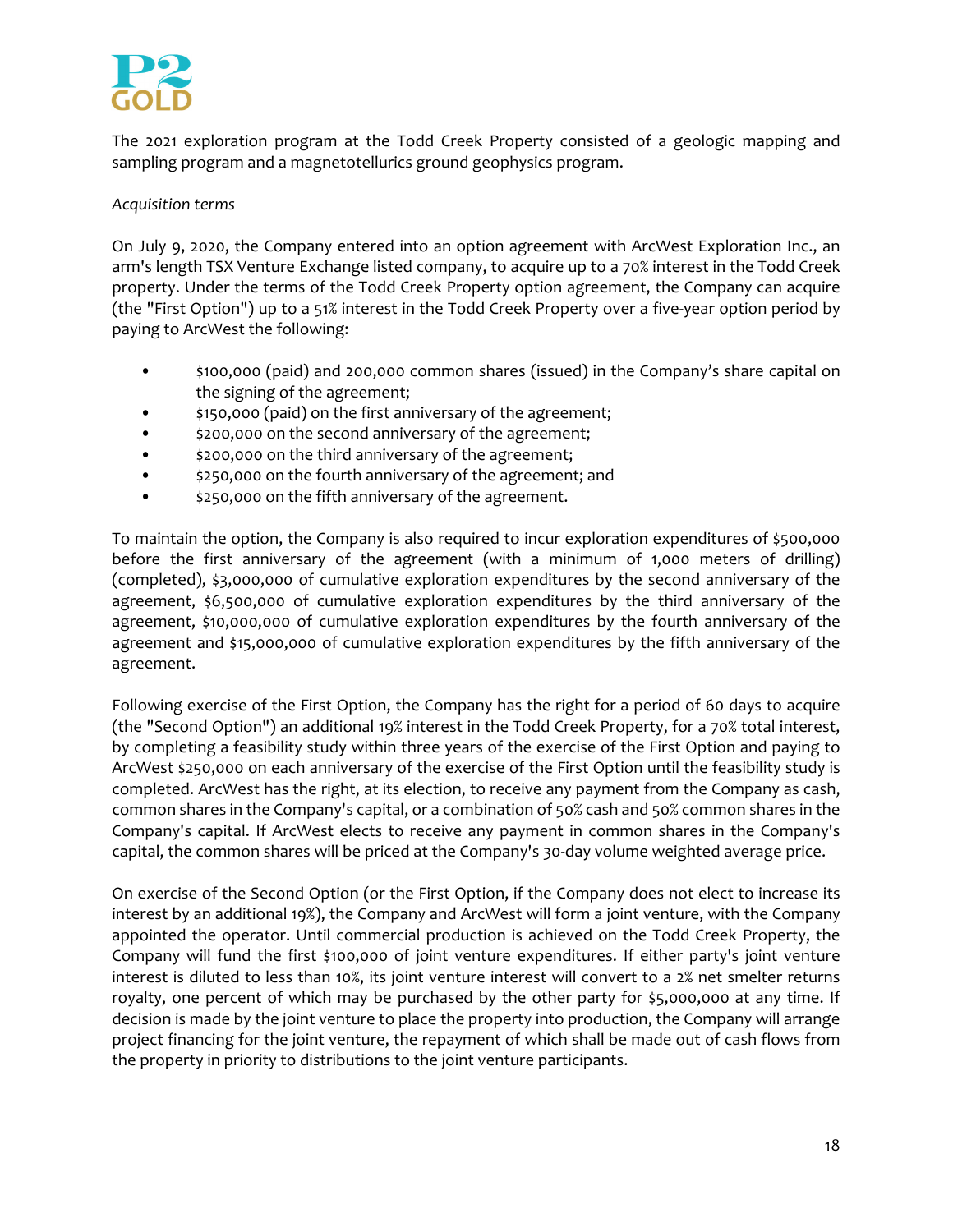

## **Natlan Property**

The Natlan Property consists of 10 mineral tenures covering an area of over 15,000 hectares approximately 30 kilometers northeast of Hazelton, BC and 65 kilometers south of the Silver Reef Property.

The Natlan Property sits in the same mineralized trend as the Silver Reef Property and is prospective for silver, gold and base metals.

## *Acquisition terms*

On July 12, 2021, the Company entered into an option agreement with an arm's length private vendor to acquire up to a 100% interest in the Natlan Property. Under the terms of the option agreement, the Company can acquire a 100% interest in the Natlan Property over a five‐year option period by paying to the vendor:

- \$25,000 (paid) and 100,000 common shares (issued) in the Company's share capital on the signing of the agreement;
- \$75,000 and 100,000 common shares in the Company's share capital on the first anniversary of the agreement;
- \$75,000 and 200,000 common shares in the Company's share capital on the second anniversary of the agreement;
- \$150,000 and 200,000 common shares in the Company's share capital on the third anniversary of the agreement;
- \$225,000 and 200,000 common shares in the Company's share capital on the fourth anniversary of the agreement; and
- \$450,000 and 200,000 common shares in the Company's share capital on the fifth anniversary of the agreement.

The Company is also required to incur exploration expenditures of \$150,000 by the first anniversary of the agreement and \$300,000 of cumulative expenditures by the second anniversary of the agreement. On exercise of the option, the Company will grant the optionor a 2% net smelter returns royalty on all minerals produced from the property, which the Company may purchase at any time for \$5,000,000 inflation adjusted from 2021.

## **OREGON PROJECT DETAILS – DESCRIPTION AND ACQUISITION STATUS**

#### **Lost Cabin Property**

The Lost Cabin Property consists of 106 unpatented lode mining claims that cover an area of over 2,190 acres, located in Lake County, Oregon. The property is located along a major-northwest-trending structural lineament and hydrothermal alteration associated with silicic volcanism, with limited exploration activities carried out to date.

The Company has completed airborne and ground geophysical surveys at Lost Cabin and is reviewing the geophysical data.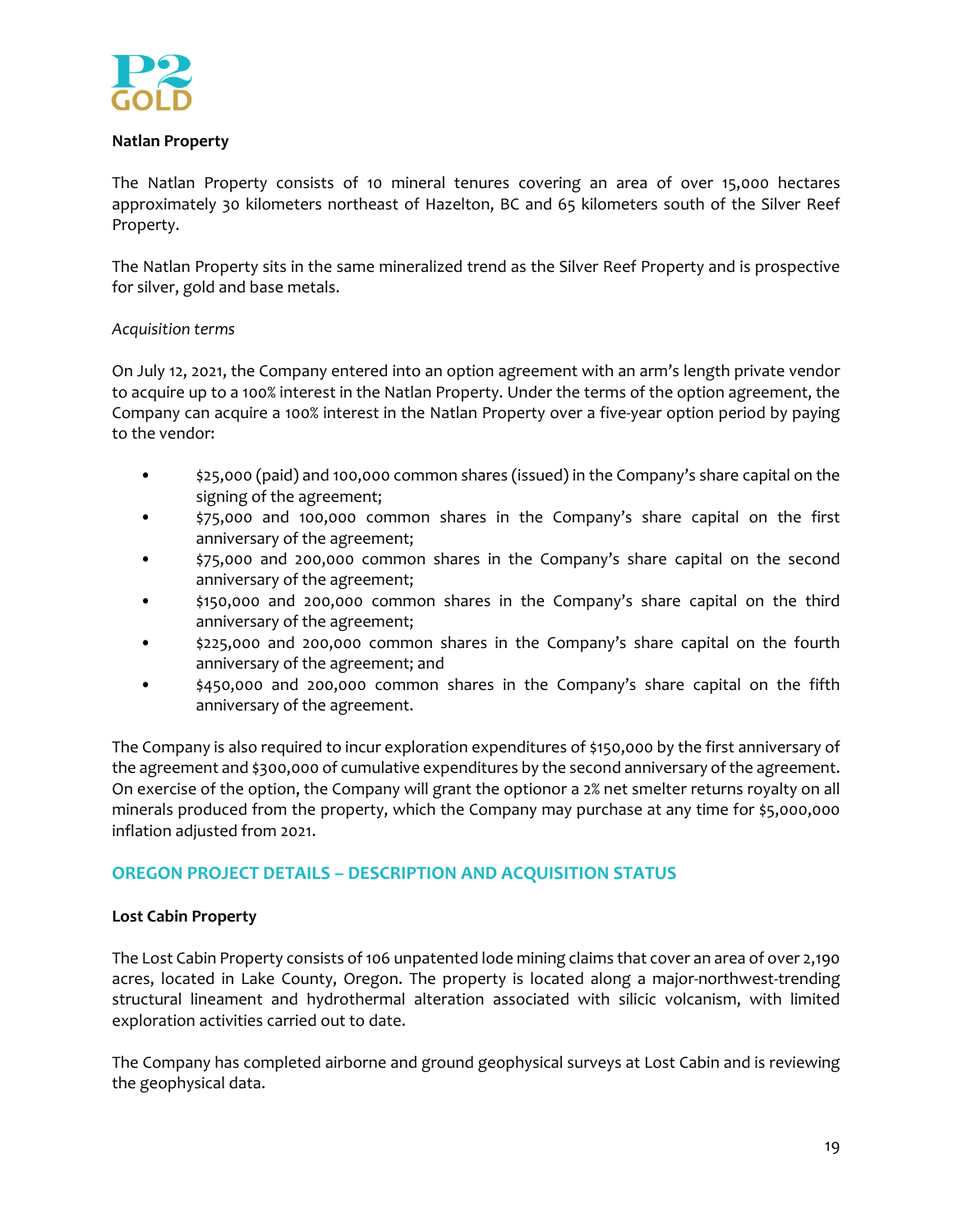

#### *Acquisition terms*

On September 10, 2020, the Company signed a mineral lease and option agreement with La Cuesta International, Inc., an arm's length private company, to lease a 100% interest in the Lost Cabin Property.

Under the terms of the Lost Cabin option agreement, the Company has the right to use the Lost Cabin Property for exploration and mining for a minimum of 50 years provided it continues to make the following preproduction payments:

- US\$5,000 (paid) and 100,000 common shares (issued) in the Company's share capital on signing the agreement;
- US\$5,000 (paid) six-months after the signing of the agreement;
- US\$10,000 (paid) 12-months after the signing of the agreement;
- US\$10,000 18-months after the signing of the agreement;
- US\$15,000 24-months after the signing of the agreement; and
- US\$20,000 30-months after the signing of the agreement and every six months thereafter.

The term of the Lost Cabin option agreement may continue after 50 years provided active mining operations are being conducted on the Lost Cabin Property.

To maintain the option, the Company is also required to incur minimum work expenditures on the Lost Cabin Property of US\$30,000 in the first year (completed) and a minimum of 2,000 meters of drilling in the second year. On achievement of production on the property, a production royalty of 2% of net smelter returns is payable on claims owned by La Cuesta and 0.5% of net smelter returns is payable on third party claims and claims acquired within the area of influence, provided that a minimum production royalty of US\$25,000 is payable quarterly. On payment to La Cuesta of US\$10,000,000 in any combination of preproduction payments, production royalties and minimum royalties, the production royalty on claims owned by La Cuesta reduces to 1% and on third-party claims and claims acquired within the area of influence to 0.25%.

## **Stockade Property**

On October 6, 2021, the Company terminated the mineral lease and option agreement for the Stockade Property located in southeast Oregon. As of the date of termination, the Company had paid US\$40,000 and issued 100,000 common shares under the option agreement.

## **QUALIFIED PERSON**

Ken McNaughton, M.A.Sc., P. Eng., the Company's Chief Exploration Officer is the qualified person, as defined by NI 43‐101, responsible for the Gabbs Project, the BAM Property, the Silver Reef Property, the Todd Creek Property, the Natlan Property and the Lost Cabin Property and has reviewed, verified and approved the scientific and technical information contained in this MD&A relating to such project and properties.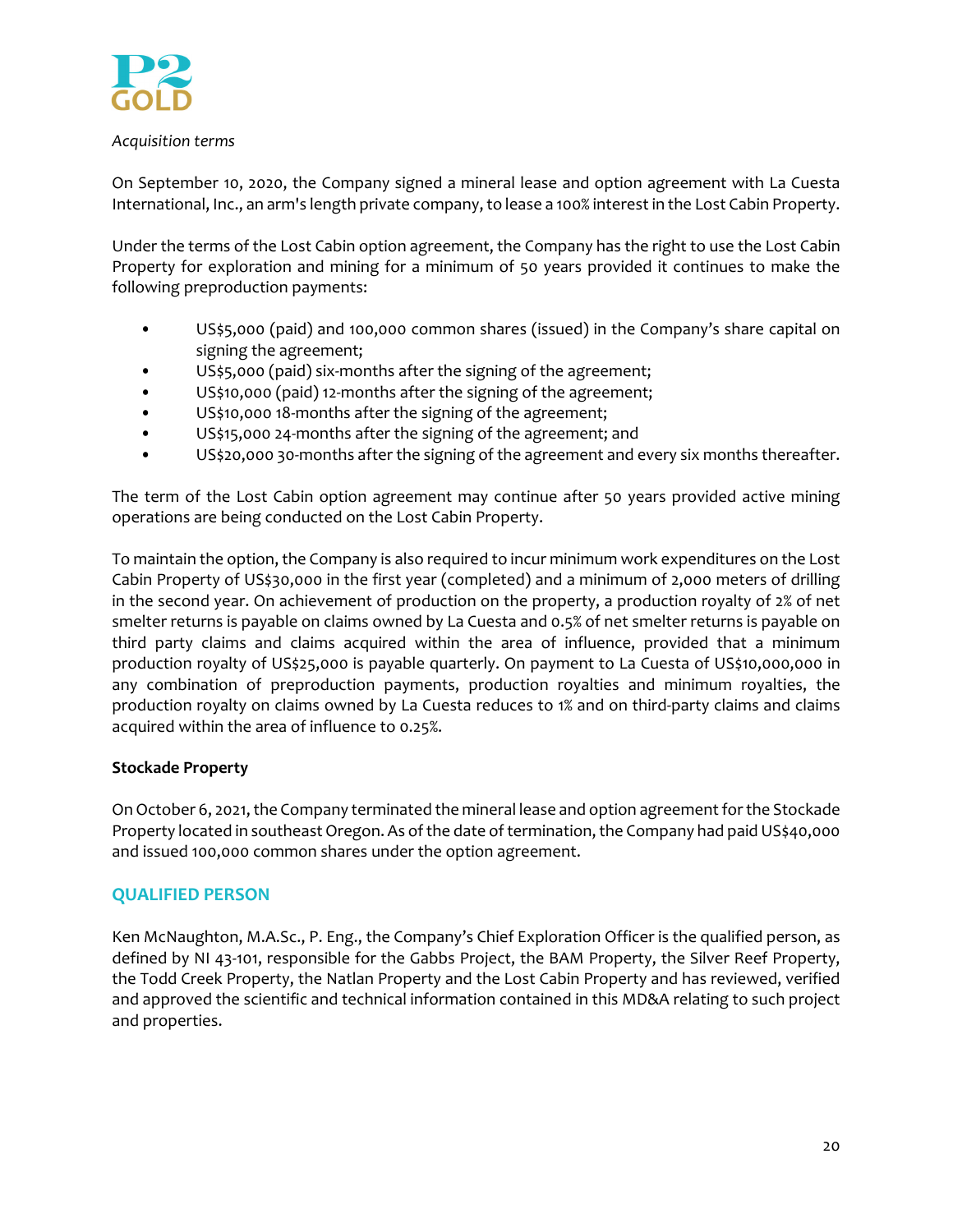

## **OTHER PROPERTIES**

As the Company's exploration focus turned to BC, Canada and the western USA, it was determined that the Timmins Property was a non‐core property and the Company decided to pursue the sale of the property. On April 28, 2021, the Company executed an agreement with an arm's length private corporation for the sale of all its interest in the Timmins Property for proceeds of \$10. The purchaser assumed all liabilities associated with the property.

## **BUSINESS CYCLE AND SEASONALITY**

The Company's business is not cyclical or seasonal, however construction of and access to its properties can be delayed and production operations may be curtailed during heavy spring rains, snow, cold temperatures and other extreme weather phenomena. Demand for and the price of commodities is volatile and can be affected by seasonal weather variations.

The cyclicality of the business reflects the global supply and demand outlook for gold, which in turn is influenced by diverse factors, US currency valuations, derivatives market activity, interest rate and inflation forecasts and other factors.

## **FINANCIAL POSITION**

#### **Total assets**

As at September 30, 2021, total assets were \$4,231,169, an increase of \$2,370,803 compared to December 31, 2020. Higher assets were predominantly due to an increase in cash and cash equivalents of \$1,569,408 relating to the completed flow‐through private placement in the third quarter of 2021 and an increase in receivables and other of \$801,395 relating primarily to tax and other receivables.

Under our accounting policy for exploration and evaluation expenditures, all acquisition costs incurred related to the Gabbs Project and payments under option agreements were expensed to the statement of loss and not capitalized to the statement of financial position.

#### **Total liabilities**

As at September 30, 2021, total liabilities were \$11,615,981, an increase of \$11,497,974 compared to December 31, 2020. Higher liabilities were predominantly due to the acquisition liabilities associated with the Gabbs Project in the amount of \$10,661,319, a flow-through share premium liability of \$352,800 and higher trade payables as the Company was completing more substantial work on its properties.

#### **Total shareholders' equity**

Total shareholders' equity was a deficit of \$6,908,660, a change of \$8,651,019 compared to December 31, 2020. Lower shareholders' equity was due to an increased net loss driven by the acquisition of the Gabbs Project and exploration programs completed on the BC properties. This was partially offset by an increase in share capital for the completed private placements and shares issued for acquisition of the Gabbs Project and property option payments.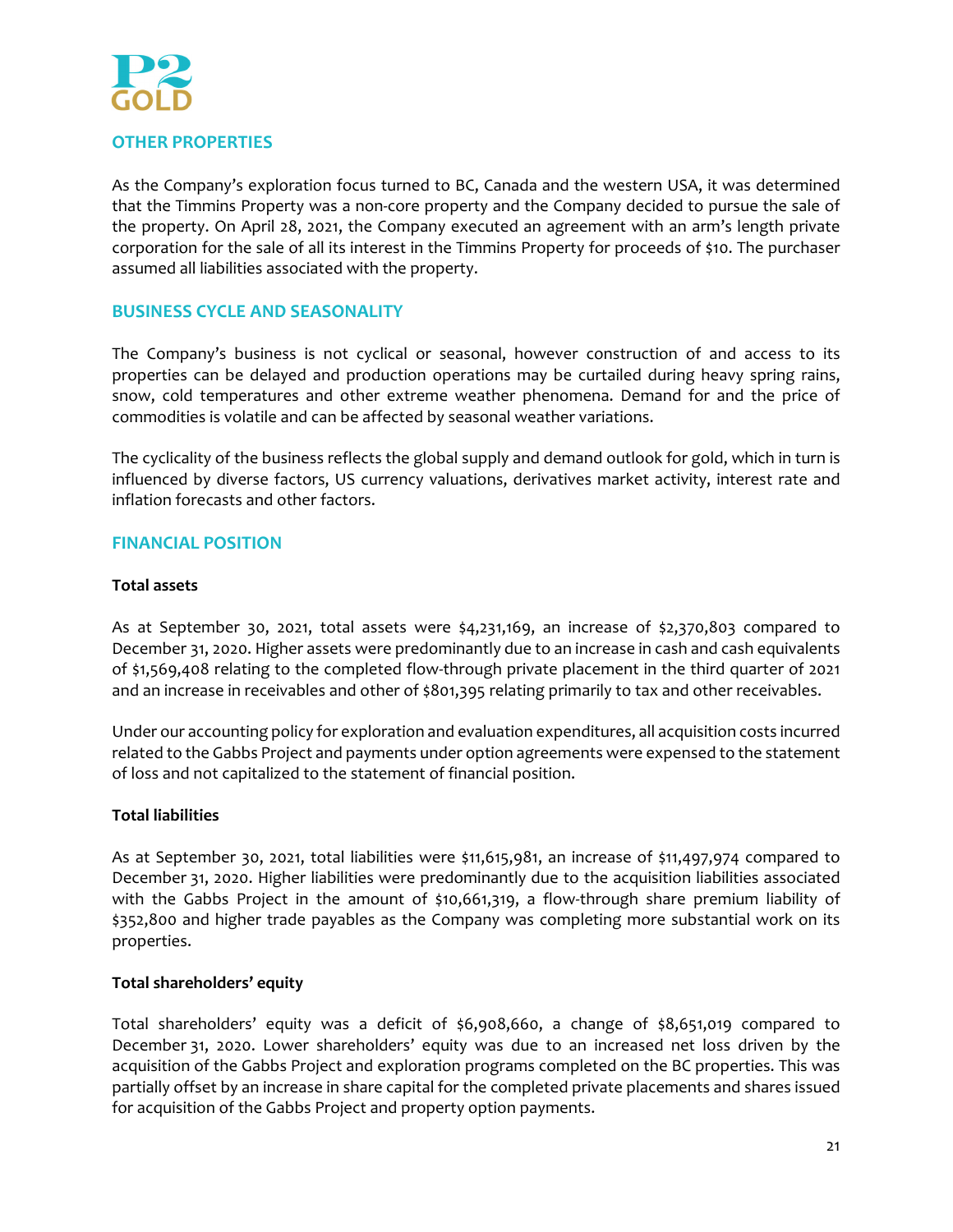

# **FINANCIAL RESULTS OF OPERATIONS**

## **Exploration and evaluation expenditures**

For the three and nine months ended September 30, 2021, exploration and evaluation expenditures were \$2,610,338 and \$23,490,075, respectively, compared to \$3,131,867 and \$3,318,701, respectively, in the comparable period of 2020.

Exploration and evaluation expenditures of the Company, by property, for the three and nine months ended September 30, 2021 and 2020 were as follows:

|                                      |                         | For the three months ended | For the nine months ended |               |      |               |
|--------------------------------------|-------------------------|----------------------------|---------------------------|---------------|------|---------------|
|                                      | September 30,           | September 30,              |                           | September 30, |      | September 30, |
|                                      | 2021                    | 2020                       |                           | 2021          |      | 2020          |
| Gabbs Project                        | \$<br>- \$<br>1,121,949 |                            | \$                        | 20,403,086    | - \$ |               |
| <b>BAM Property</b>                  | 1,028,439               | 479,036                    |                           | 1,784,182     |      | 479,036       |
| <b>Silver Reef Property</b>          | 238,916                 | 1,274,050                  |                           | 763,742       |      | 1,367,812     |
| <b>Todd Creek Property</b>           | 312,085                 | 889,894                    |                           | 424,992       |      | 889,894       |
| Stockade Property                    | 128,344                 | 284,381                    |                           | 190,918       |      | 284,381       |
| Natlan Property                      | 166,611                 |                            |                           | 166,611       |      |               |
| Lost Cabin Property                  | 48,467                  | 201,307                    |                           | 105,864       |      | 201,307       |
| <b>Timmins Property</b>              |                         | 3,199                      |                           | 37,468        |      | 96,271        |
| Prospective exploration properties   | (32, 685)               |                            |                           | 15,000        |      |               |
| British Columbia Mineral Exploration |                         |                            |                           |               |      |               |
| Tax Credit ("BCMETC") recovery       | (401,788)               |                            |                           | (401,788)     |      |               |
|                                      | 2,610,338<br>-\$        | 3,131,867                  | \$                        | 23,490,075    |      | 3,318,701     |

For the three months ended September 30, 2021, exploration and evaluation expenditures decreased by \$521,529 compared to the comparable period in 2020. The decrease was primarily due to the BCMETC recovery of \$401,788 which was recognized upon completion of the Canada Revenue Agency audit.

BCMETC is a tax credit for eligible corporations conducting grassroots mineral exploration in BC. The credit applies to exploration for all base and precious metals. Only qualified mining exploration expenses for determining the existence, location, extent or quality of a mineral resource in BC are eligible. The credit is calculated as 20% of qualified mining exploration expenses less the amount of any assistance received or receivable, which includes proceeds from flow‐through share private placements.

For the nine months ended September 30, 2021, exploration and evaluation expenditures increased by \$20,171,374 compared to the comparable period in 2020. The increase was primarily due to the acquisition of the Gabbs Project in the amount of \$19,150,601.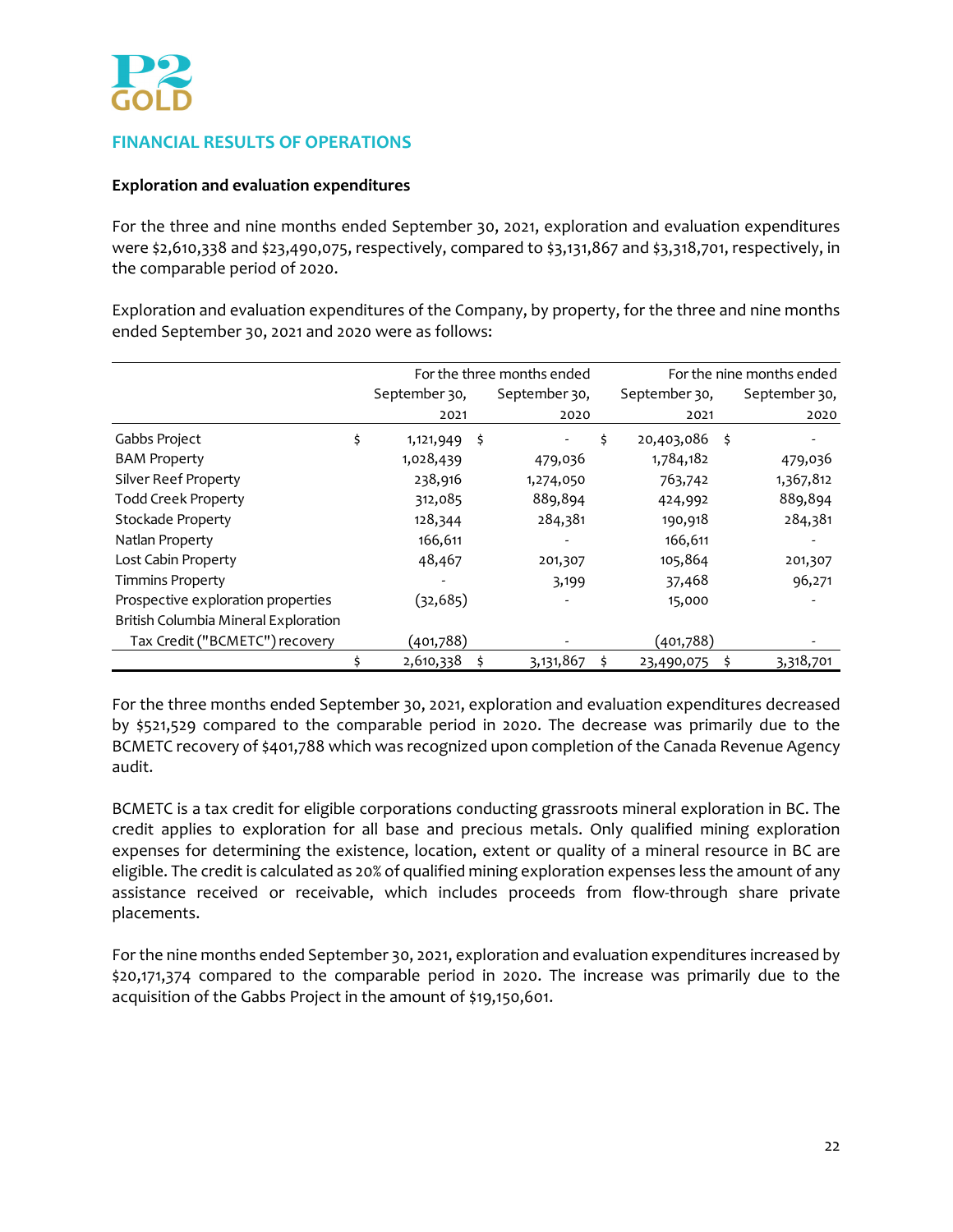

Exploration and evaluation expenditures of the Company, by nature of expense, for the three and nine months ended September 30, 2021 and 2020 were as follows:

|                                  |                 | For the three months ended | For the nine months ended |               |      |               |
|----------------------------------|-----------------|----------------------------|---------------------------|---------------|------|---------------|
|                                  | September 30,   | September 30,              |                           | September 30, |      | September 30, |
|                                  | 2021            | 2020                       |                           | 2021          |      | 2020          |
| Acquisition costs                | \$<br>500,435   | \$<br>757,495              | \$                        | 20,053,867    | - \$ | 841,269       |
| Drilling                         | 653,877         | 646,466                    |                           | 852,789       |      | 646,466       |
| Helicopters                      | 329,640         | 941,880                    |                           | 663,045       |      | 941,880       |
| Consulting                       | 263,617         | 194,963                    |                           | 519,023       |      | 247,263       |
| Camp costs                       | 255,302         | 28,887                     |                           | 433,383       |      | 30,551        |
| Geophysical and other surveys    | 164,574         | 347,304                    |                           | 302,334       |      | 353,274       |
| Salaries and benefits            | 253,300         |                            |                           | 253,300       |      |               |
| Assays                           | 169,316         | 76,242                     |                           | 226,885       |      | 76,242        |
| Government payments              | 149,996         |                            |                           | 159,083       |      | 20,492        |
| Equipment rentals                | 96,008          | 8,466                      |                           | 132,044       |      | 8,466         |
| Travel expenses                  | 108,486         | 71,328                     |                           | 127,479       |      | 73,415        |
| Technical and assessment reports | 28,615          | 46,924                     |                           | 84,635        |      | 67,229        |
| Other exploration and            |                 |                            |                           |               |      |               |
| evaluation expenditures          | 38,960          | 11,912                     |                           | 83,996        |      | 12,154        |
| <b>BCMETC recovery</b>           | (401,788)       |                            |                           | (401,788)     |      |               |
|                                  | \$<br>2,610,338 | \$<br>3,131,867            | \$                        | 23,490,075    | \$   | 3,318,701     |

#### **Administrative expenses**

For the three and nine months ended September 30, 2021, total administrative costs were \$670,071 and \$1,865,079, respectively, an increase of \$172,231 and \$990,690, respectively compared to the comparable period in 2020.

For the three and nine months ended September 30, 2021, share-based compensation expense was \$285,854 and \$855,107, respectively, a decrease of \$30,862 and an increase of \$396,999, respectively compared to the comparable period in 2020. The movement in share-based compensation expense is the result of the timing and number of share options granted during the period and the vesting conditions of those options.

For the three and nine months ended September 30, 2021, general and administrative costs were \$263,120 and \$556,994, respectively, an increase of \$226,411 and \$476,505, respectively compared to the comparable period in 2020. The increase was due to higher employee salaries, information technology support, insurance expense and the variable component of the rent expense for the corporate office.

Forthe three and nine months ended September 30, 2021, professional fees were \$15,790 and \$185,137, respectively, a decrease of \$58,330 and \$10,334, respectively compared to the comparable period in 2020. The decrease was mainly due to lower legal fees for general representation and consulting fees for former executives partially offset by higher audit fees for the interim reviews and other services.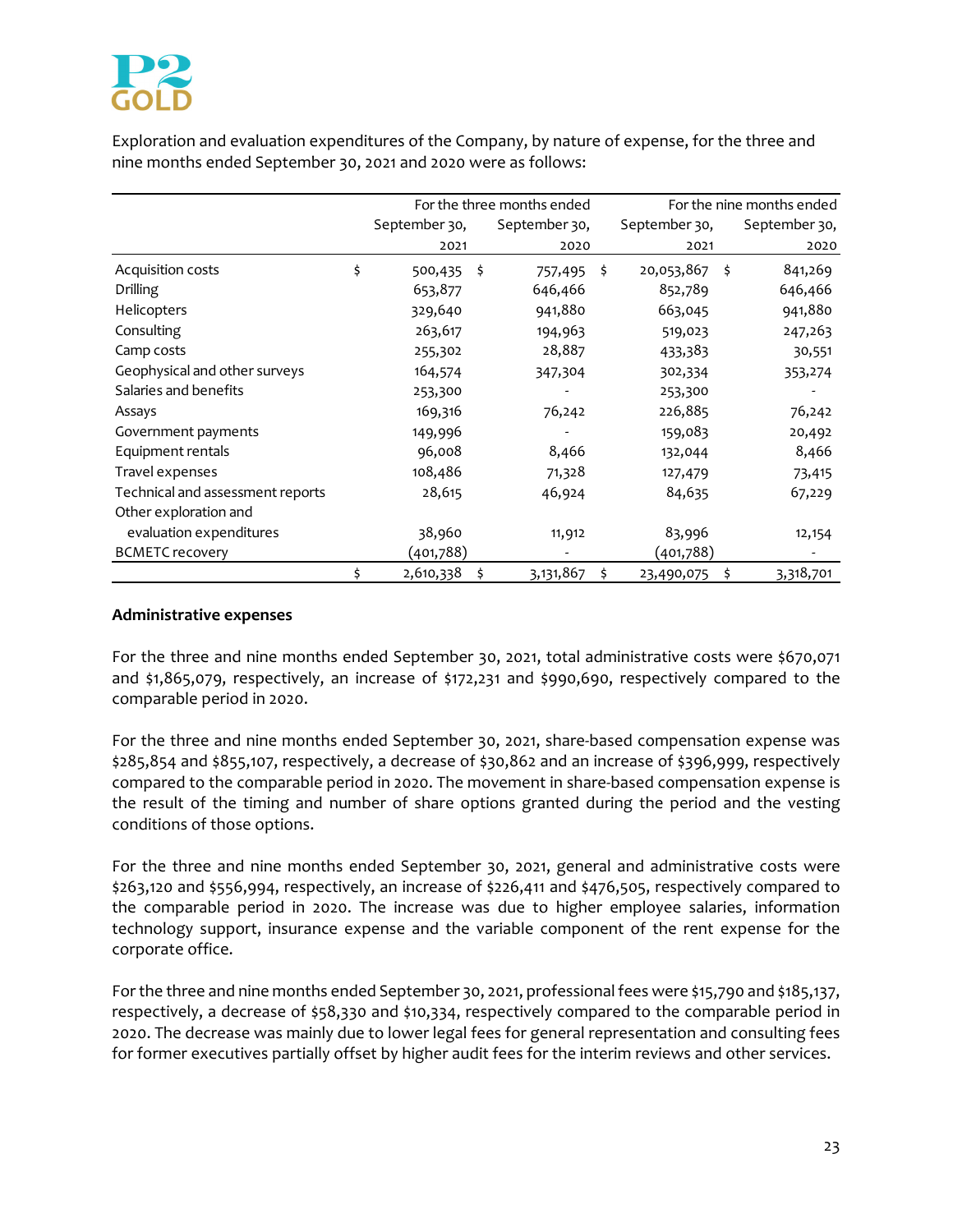

For the three and nine months ended September 30, 2021, investor relations and travel costs were \$35,277 and \$94,035, respectively, an increase of \$13,580 and \$54,095, respectively compared to the comparable period in 2020. The increase is due to increased promotion and marketing of the Company and conference fees.

#### **Interest and finance expense**

For the three and nine months ended September 30, 2021, interest and finance expense was \$196,001 and \$300,753, respectively, an increase of \$195,959 and \$299,226, respectively compared to the comparable period in 2020. The increase is due to the accretion of acquisition liabilities related to the Gabbs Project.

#### **Net loss and comprehensive loss**

For the three months ended September 30, 2021, net loss was \$3,249,860, a decrease of \$179,085 compared to the comparable period in 2020. The increase is primarily driven by a decrease in exploration and evaluation expenditures due to the BCMETC recovery partially offset by an increase administrative expenses and interest and finance expense.

For the nine months ended September 30, 2021, net loss was \$25,364,897, an increase of \$21,366,941, compared to the comparable period in 2020. The increase is primarily driven by the acquisition of the Gabbs Project, more extensive summer explorations programs at the BC properties and increased administrative expenses.

Net comprehensive loss is impacted by the same reasons noted above for net loss and the currency translation adjustment for translation of the Company's subsidiaries financial results into the presentation currency.

# **LIQUIDITY AND CAPITAL RESOURCES**

## **Cash flow**

For the three and nine months ended September 30, 2021, cash flows used in operating activities were \$3,486,127 and \$6,608,102, respectively, an increase of \$726,119 and \$3,414,920, respectively compared to the comparable period in 2020. Operating cash outflows increased due to the payment related to the Gabbs Project acquisition and progress on exploration programs at the Gabbs Project and the BC properties.

For the three and nine months ended September 30, 2021, cash flows used in investing activities were \$19,871 and \$214,584, respectively, an increase of \$20,675 and \$211,245, respectively compared to the comparable period in 2020. Investing cash outflows increased primarily due to reclamation bond requirements to complete exploration programs at the BC properties and purchases of property, plant and equipment.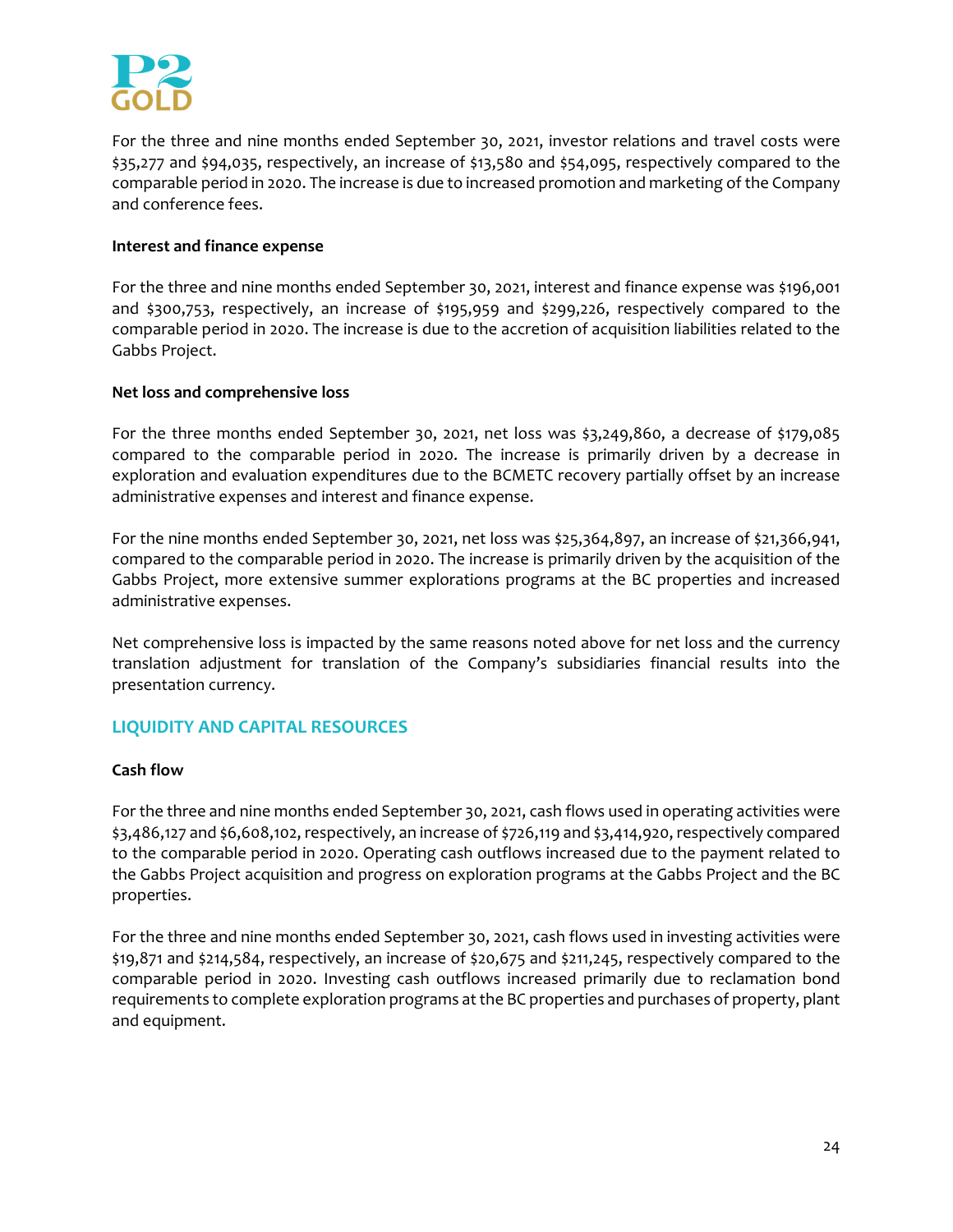

For the three months ended September 30, 2021, cash flows generated by financing activities were \$962,816, a decrease of \$2,414,759 compared to the comparable period in 2020. The decrease was primarily due to lower proceeds from private placements in the amount of \$1,010,000 (2020 -\$3,500,000).

For the nine months ended September 30, 2021, cash flows generated by financing activities were \$8,388,598, an increase of \$4,538,758 compared to the comparable period in 2020. Financing cash inflows increased primarily due to proceeds from the private placement in the amount of \$5,949,030 (2020 ‐ \$2,800,000), proceeds from the flow‐through share private placements in the amount of \$2,760,302 (2020 ‐ \$1,200,000) offset by share issuance costs of \$226,424 (2020 ‐ \$118,885).

## **Liquidity and capital resources**

As at September 30, 2021, the Company had cash and cash equivalents of \$3,204,372 (December 31, 2020 ‐ \$1,634,964) and current liabilities of \$5,578,381 (December 31, 2020 ‐ \$118,007) for a working capital deficit of \$1,347,212 (December 31, 2020 – surplus of \$1,742,359). Significant funds will be required to complete the acquisition of the Gabbs Project, refer to the "*Commitments*" section of this MD&A.

The properties held by the Company are in the exploration and development stage and, as a result, the Company has no source of revenue or operating cash flow. The exploration and development of the Company's properties depends on the ability of the Company to obtain financing. During the nine months ended September 30, 2021, the Company has successfully completed the following private placements:

- On September 29, 2021, the Company completed a non‐brokered private placement of 2,520,000 flow‐through shares at a price of \$0.50 per share for gross proceeds of \$1,260,000.
- On June 4, 2021, the Company completed a non-brokered private placement of 2,917,170 flowthrough units at a price of \$0.60 per unit for gross proceeds of \$1,750,302.
- On May 17, 2021, the Company completed a private placement of 11,898,060 units at a price of \$0.50 per unit for gross proceeds of \$5,949,030.

If the Company's exploration programs are successful, additional funds will be required to continue exploring and developing its properties until commercial production is achieved. As the Company does not have a source of operating cash flow, the Company will seek financing through, but not limited to, debt financing, equity financing and strategic alliances. However, there is no assurance that such financing will be available. If adequate financing is not available or cannot be obtained on a timely basis, the Company may be required to delay, reduce the scope of or eliminate one or more of its exploration programs or relinquish some or all of its rights under the existing option and acquisition agreements.

The ability of the Company to arrange financing or the sale of a property or a project interest in the future will depend in part upon the prevailing market conditions as well as the business performance of the Company. If additional financing is raised through the issuance of shares, control of the Company may change and shareholders may experience dilution.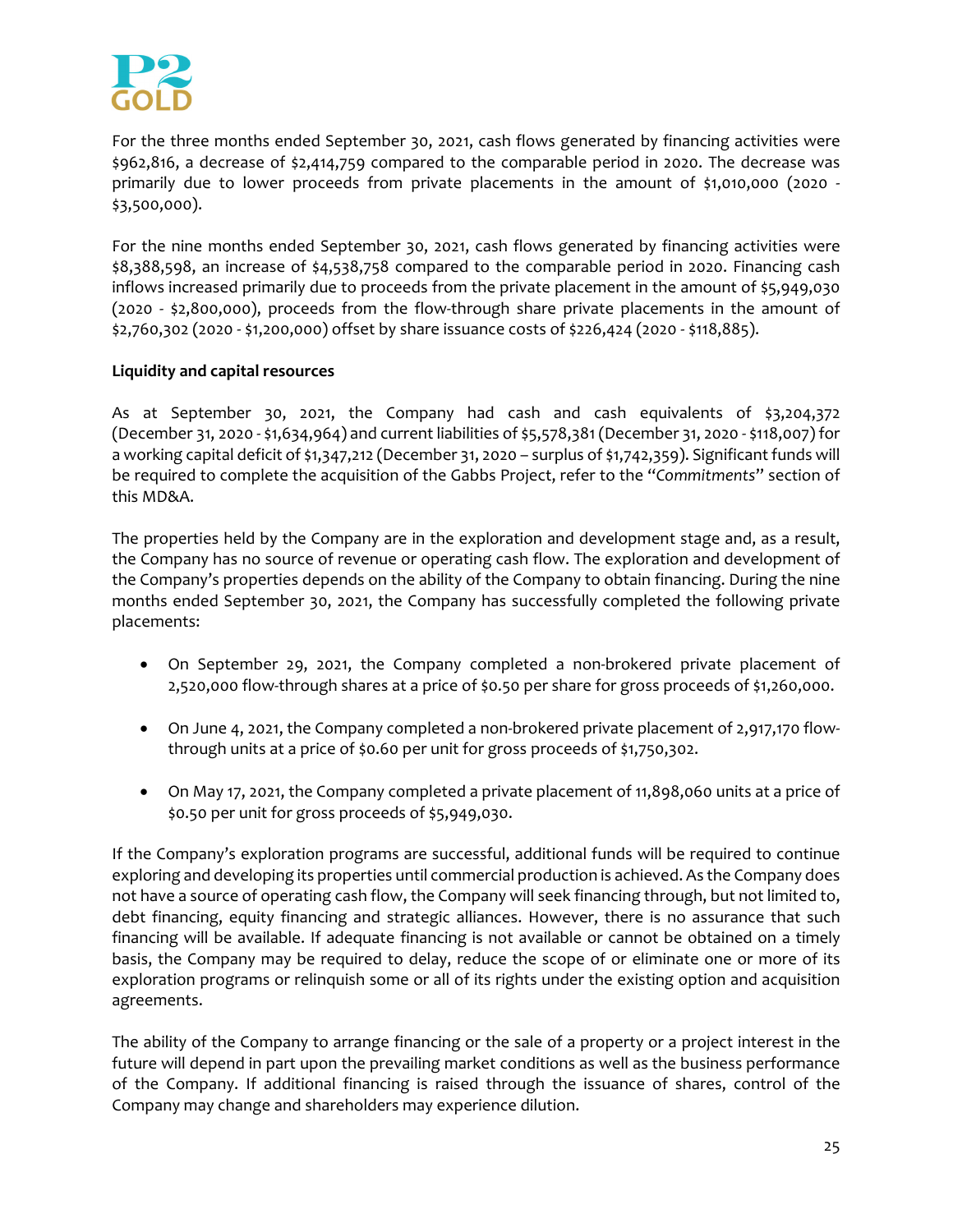

## **Use of proceeds**

The following table includes a comparison of actual use of proceeds to the intended use of proceeds related to the private placement completed on May 17, 2021:

|                                                               | Intended use of | Actual use of |
|---------------------------------------------------------------|-----------------|---------------|
|                                                               | proceeds        | proceeds      |
| Phase One exploration program at Gabbs Project                | $2,500,000$ \$  | 1,252,485     |
| General corporate purposes,                                   |                 |               |
| including transaction costs associated with private placement | 2,149,030       | 1,535,573     |
| Acquisition of Gabbs Project <sup>(1)</sup>                   | 1,300,000       | 1,216,600     |
| Remaining in treasury                                         |                 | 1,944,372     |
|                                                               | 5,949,030       | 5,949,030     |

(1) The initial payment for the acquisition of the Gabbs Project was US\$1,000,000 (C\$1,300,000) assuming a foreign exchange rate of US\$1.00 : CAD\$1.30.

On June 4, 2021, the Company completed a non‐brokered flow‐through share private placement for gross proceeds of \$1,750,302. Under the terms of the flow-through share private placement, the funds must be used to pay for qualifying exploration expenditures, as defined under the Canadian Income Tax Act. As at September 30, 2021, all of the proceeds from this flow-through share private placement have been utilized on qualifying exploration expenditures.

On September 29, 2021, the Company completed a non-brokered flow-through share private placement for gross proceeds of \$1,260,000. Under the terms of the flow‐through share private placement, the funds must be used to pay for qualifying exploration expenditures, as defined under the Canadian Income Tax Act. As at September 30, 2021, \$1,260,000 of the Company's cash balance is required for this purpose.

## **COMMITMENTS**

|                           | 1 year    | 2-3 years | More than 3<br>vears | Total      |
|---------------------------|-----------|-----------|----------------------|------------|
| Acquisition liabilities - |           |           |                      |            |
| Gabbs Project             | 5,096,400 | 6,370,500 | ۰                    | 11,466,900 |
| Lease obligations         | 136,594   | 175,142   | -                    | 311,736    |
|                           | 5,232,994 | 6,545,642 |                      | 11,778,636 |

The following table provides our contractual obligations as of September 30, 2021:

As described elsewhere in this MD&A, the Company has commitments under existing option agreements for its BC and Oregon properties to maintain its interest in those properties.

#### **OFF‐BALANCE SHEET ARRANGEMENTS**

The Company does not have any off‐balance sheet arrangements.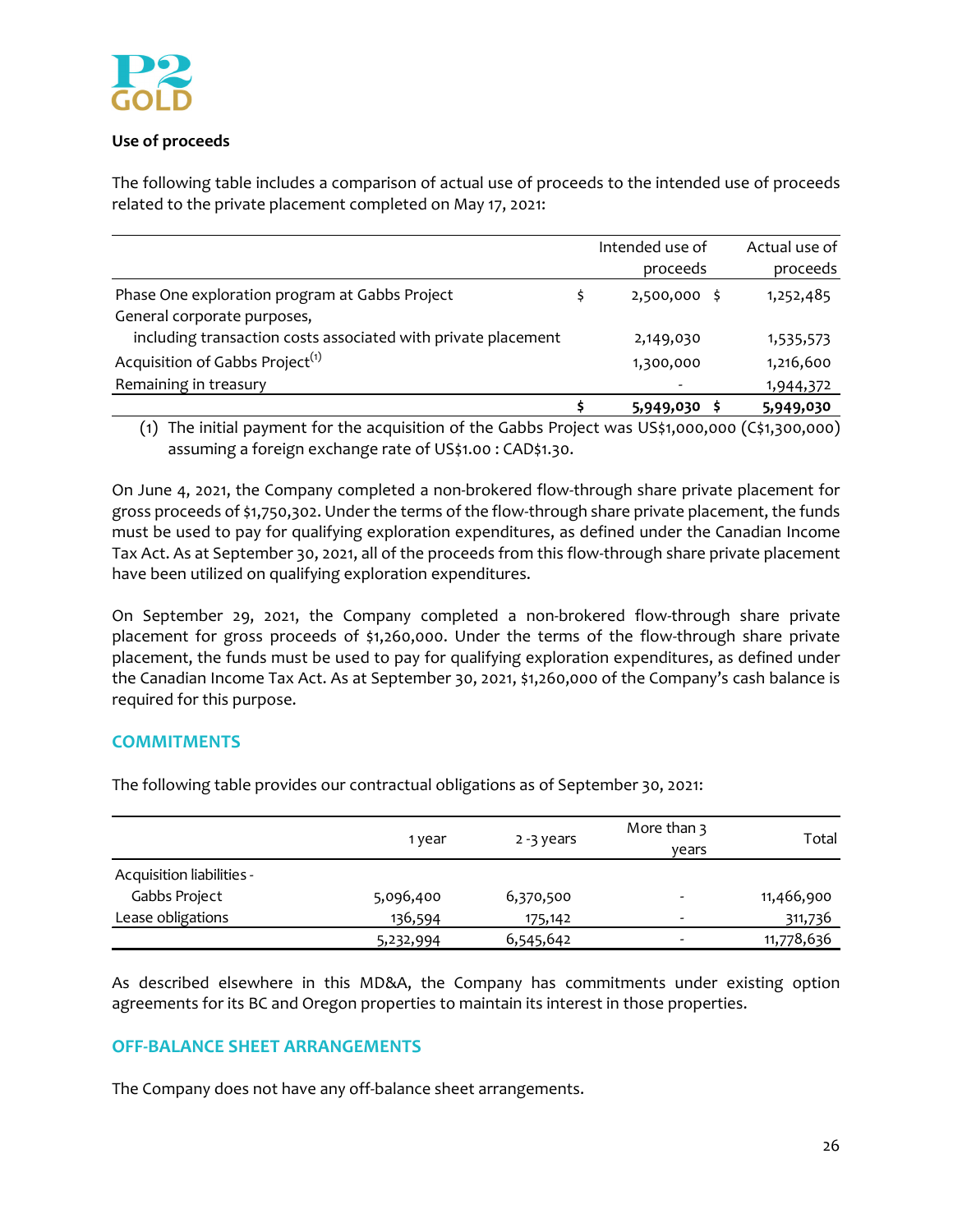

## **OUTSTANDING SHARE DATA**

As at November 9, 2021, the Company had the following number of securities outstanding:

|               | Number of  | Exercise                 | Weighted average       |
|---------------|------------|--------------------------|------------------------|
|               | securities | price $(\xi)$            | remaining life (years) |
| Common shares | 62,374,395 | $\overline{\phantom{0}}$ |                        |
| Share options | 4,892,666  | $$0.30 - $0.61$          | 1.27                   |
| Warrants      | 23,179,036 | $$0.60 - $0.85$          | 1.28                   |
|               | 90,446,097 |                          |                        |

## **SUMMARY OF QUARTERLY RESULTS**

The following table contains selected quarterly financial information derived from our unaudited quarterly condensed consolidated interim financial statements, which are reported under IFRS applicable to interim financial reporting.

|                          | Q3 2021       | 02 2021        | O <sub>1</sub> 2021 |     | Q4 2020     |   | Q3 2020                  |   | 02 2020                  |   | O <sub>1</sub> 2020      | Q4 2019   |
|--------------------------|---------------|----------------|---------------------|-----|-------------|---|--------------------------|---|--------------------------|---|--------------------------|-----------|
| Total revenue            | \$<br>۰       | \$<br>۰        | \$<br>٠.            | \$. | ٠           | Ś | $\overline{\phantom{a}}$ | ¢ | ٠                        | Ś | ۰                        | \$<br>٠   |
| Net loss                 | (3,249,860)   | (21, 484, 199) | (630,838)           |     | (1,014,365) |   | (3,428,945)              |   | (403,897)                |   | (165,114)                | (122,084) |
| Net comprehensive loss   | (3, 410, 802) | (21,270,127)   | (630,838)           |     | (1,014,365) |   | (3,428,945)              |   | (403, 897)               |   | (165, 114)               | (122,084) |
| Loss per share -         |               |                |                     |     |             |   |                          |   |                          |   |                          |           |
| basic and diluted        | (0.05)        | (0.49)         | (0.02)              |     | (0.04)      |   | (0.15)                   |   | (0.02)                   |   | (0.02)                   | (0.01)    |
| Cash and                 |               |                |                     |     |             |   |                          |   |                          |   |                          |           |
| cash equivalents         | 3,204,372     | 5,748,316      | 1,198,821           |     | 1,634,964   |   | 1,223,656                |   | 605,285                  |   | 342,073                  | 570,337   |
| Total assets             | 4,707,321     | 6,338,661      | 1,712,726           |     | 1,860,366   |   | 1,355,868                |   | 643,271                  |   | 405,105                  | 664,435   |
| <b>Total liabilities</b> | 11,615,981    | 11, 142, 654   | 469,889             |     | 118,007     |   | 213,382                  |   | 55,672                   |   | 55,461                   | 149,677   |
| Cash dividends           |               |                |                     |     |             |   |                          |   | $\overline{\phantom{a}}$ |   | $\overline{\phantom{a}}$ |           |

The increase in net loss and net comprehensive loss in the second quarter of 2021 is due to the acquisition of the Gabbs Project. The increase in net loss and net comprehensive loss in the third quarter of 2021 and 2020 is due to summer exploration programs on the BC properties.

## **ADDITIONAL DISCLOSURE FOR VENTURE ISSUERS WITHOUT SIGNIFICANT REVENUE**

Additional disclosure concerning the Company's exploration and evaluation expenditures and administrative expenses is provided in the Company's statement of loss and comprehensive loss contained in its annual consolidated financial statements and condensed consolidated interim financial statements, which are all available on the Company's website and its profile on SEDAR at www.sedar.com.

## **EVENTS AFTER THE RERPORTING DATE**

Other than disclosed elsewhere in this MD&A, the Company does not have any material events after the reporting date to disclose.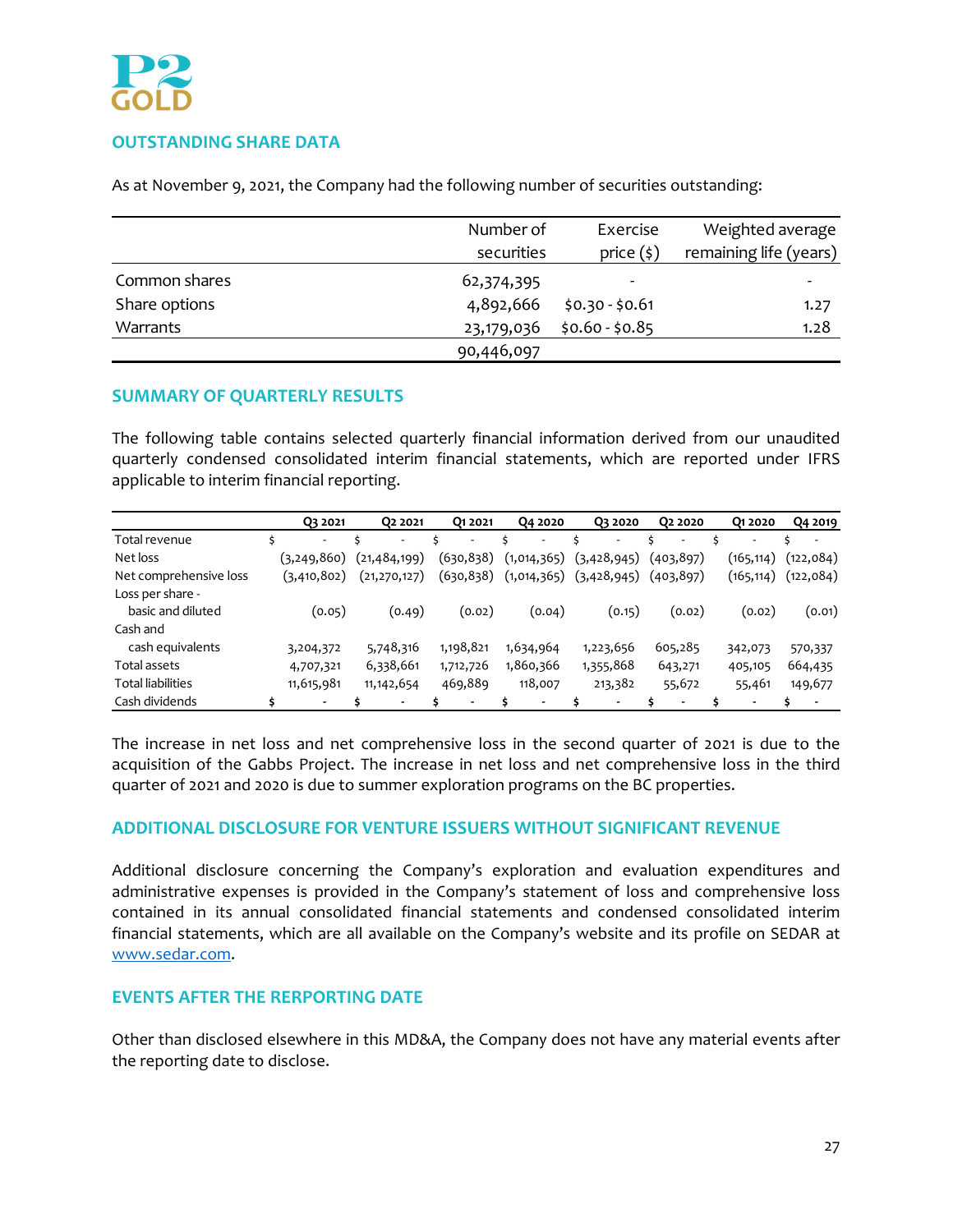

# **RELATED PARTY TRANSACTIONS**

Key management includes the Company's directors and officers including its President and Chief Executive Officer, its Chief Exploration Officer, its Executive Vice President and its Chief Financial Officer. It also includes the Company's former directors and officers.

Directors and key management compensation:

|                                |               | For the three months ended | For the nine months ended |  |               |  |  |  |
|--------------------------------|---------------|----------------------------|---------------------------|--|---------------|--|--|--|
|                                | September 30, | September 30,              | September 30,             |  | September 30, |  |  |  |
|                                | 2021          | 2020                       | 2021                      |  | 2020          |  |  |  |
| Share-based compensation       | $203,673$ \$  | 293,933                    | 726,602                   |  | 423,083       |  |  |  |
| Management and consulting fees |               | 40,000                     | 76,995                    |  | 112,000       |  |  |  |
| Salaries and benefits          | 133,667       |                            | 142,305                   |  |               |  |  |  |
|                                | 337,340       | 333,933                    | 945,902                   |  | 535,083       |  |  |  |

As at September 30, 2021, accounts payable and accrued liabilities includes \$7,440 (December 31, 2020 ‐ \$12,870) owed to two officers of the Company for reimbursement of transactions incurred in the normal course of business.

A total of 7,000,000 units were purchased in the private placement completed on May 17, 2021 by two officers of the Company.

A total of 376,668 units were purchase in the non-brokered flow-through share private placement completed on June 4, 2021 by five officers and directors of the Company.

## **NEW ACCOUNTING POLICIES**

Our significant accounting policies are presented in note 3 to the audited consolidated financial statements for the years ended December 31, 2020 and 2019. There were no new accounting policies adopted during the nine months ended September 30, 2021.

#### **CRITICAL ACCOUNTING ESTIMATES AND JUDGEMENTS**

The preparation of financial statements requires the use of accounting estimates. It also requires management to exercise judgment in the process of applying its accounting policies. Estimates and judgments are regularly evaluated and are based on management's experience and other factors, including expectations about future events that are believed to be reasonable under the circumstances. Actual results may differ from these estimates. Revisions to accounting estimates are recognized in the period in which the estimates are revised and in any future periods affected.

Aside from the ability to continue as a going concern (refer to the "*Liquidity and Capital Resources*" section of this MD&A), there are no sources of material estimation uncertainty which could result in material changes within the next twelve months on the carrying amounts of assets and liabilities.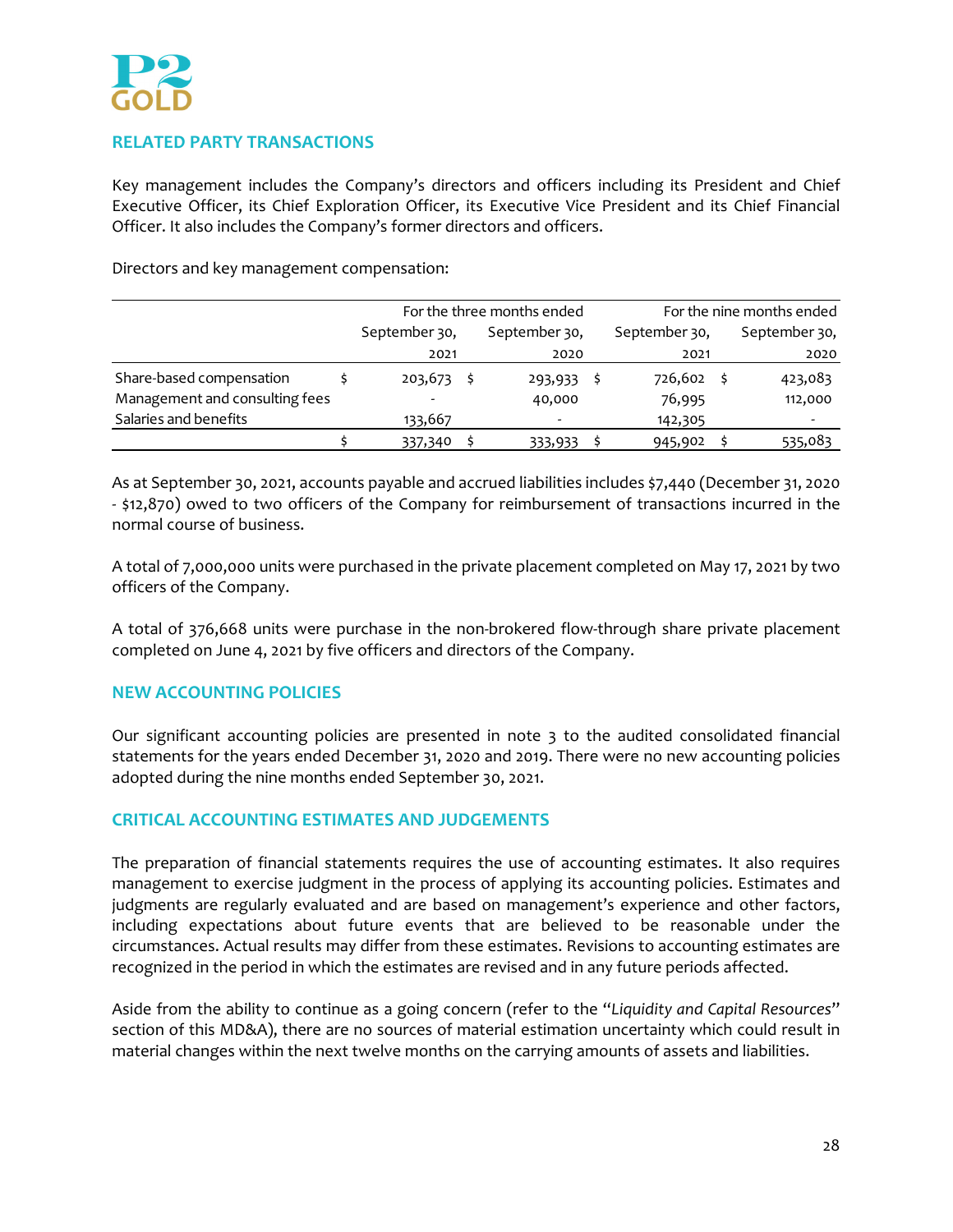

# **NEW ACCOUNTING STANDARDS AND RECENT PRONOUNCEMENTS**

The following standards, amendments and interpretations have been issued but are not yet effective:

 The IASB issued an amendment to IAS 16, *Property, Plant and Equipment* to prohibit the deducting from mineral properties, plant and equipment amounts received from selling items produced while bringing an asset into the location and condition necessary for it to be capable of operating in the manner intended by management. The amendment will require sales proceeds and related costs to be recognized in the statement of loss. The amendment is effective for annual reporting periods beginning on or after January 1, 2022, with earlier application permitted. This amendment is not expected to have a material impact on our business or financial statements.

There are no other IFRS standards or International Financial Reporting Interpretations Committee interpretations that are not yet effective or early adopted that are expected to have any impact on us.

## **FINANCIAL INSTRUMENTS**

## **Classification of financial assets**

The Company has the following financial assets: cash and cash equivalents, receivables and other and restricted cash.

Cash and cash equivalents comprise cash holdings in business and savings accounts held at major financial institutions with an original maturity date of three months or less. Restricted cash is held with the BC government as cash collateral for reclamation bonds. Cash and cash equivalents and restricted cash are classified at amortized cost.

#### **Classification of financial liabilities**

The Company has the following financial liabilities: accounts payable and accrued liabilities, lease obligations and acquisition liabilities for the Gabbs Project.

Accounts payable and accrued liabilities and acquisition liabilities for the Gabbs Project are recognized initially at fair value. Subsequent to initial recognition these financial liabilities are held at amortized cost using the effective interest method.

#### **Financial risk management**

The Company has exposure to a variety of financial risks: market risk (including currency risk and interest rate risk), credit risk and liquidity risk from its use of financial instruments.

#### *Market risk*

Market risk is the risk that changes in market prices, such as foreign exchange rates will affect the Company's cash flows or value of its financial instruments.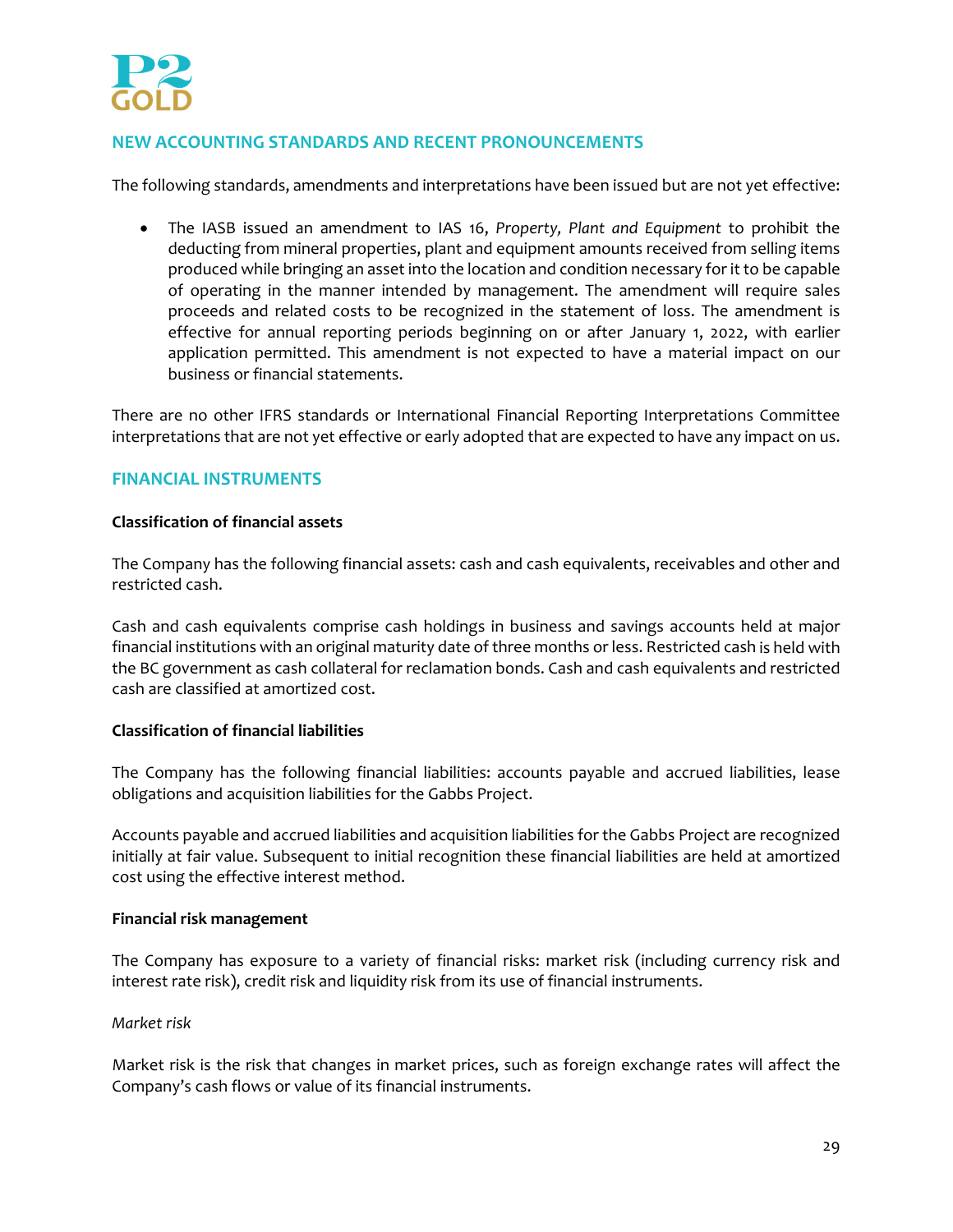

# *(i) Currency risk*

The Company is subject to currency risk on financial instruments that are denominated in currencies that are not the same as the functional currency of the entity that holds them. Exchange gains and losses would impact the statement of loss.

The Company is exposed to currency risk through cash and cash equivalents and accounts payable and accrued liabilities held in the parent entity which are denominated in USD.

## *(ii) Interest rate risk*

The Company is subject to interest rate risk with respect to its investments in cash and cash equivalents. The Company's current policy is to invest cash at floating rates of interest with cash reserves to be maintained in cash and cash equivalents in order to maintain liquidity. Fluctuations in interest rates when cash and cash equivalents mature impact interest and finance income earned.

#### *Credit risk*

Credit risk is the risk of potential loss to the Company if the counterparty to a financial instrument fails to meet its contractual obligations. The Company's credit risk is primarily attributable to its financial assets including cash and cash equivalents and restricted cash.

The Company limits its exposure to credit risk on financial assets through investing its cash and cash equivalents and restricted cash with high-credit quality financial institutions. Management believes there is a nominal expected credit loss associated with these deposits.

#### *Liquidity risk*

Liquidity risk is the risk that the Company will not be able to meet its financial obligations as they fall due. The Company manages liquidity risk by monitoring actual and projected cash flows and matching the maturity profile of financial assets and liabilities.

Refer to note 1b of the condensed consolidated interim financial statements and the "*Liquidity and Capital Resources*" section of this MD&A for further discussion regarding the Company's ability to continue as a going concern.

#### *Fair value estimation*

The Company's financial assets and liabilities are initially measured and recognized according to a fair value hierarchy that prioritizes the inputs to valuation techniques used to measure fair value. The hierarchy gives the highest priority to unadjusted quoted prices in active markets for identical assets and liabilities and the lowest priority to unobservable inputs.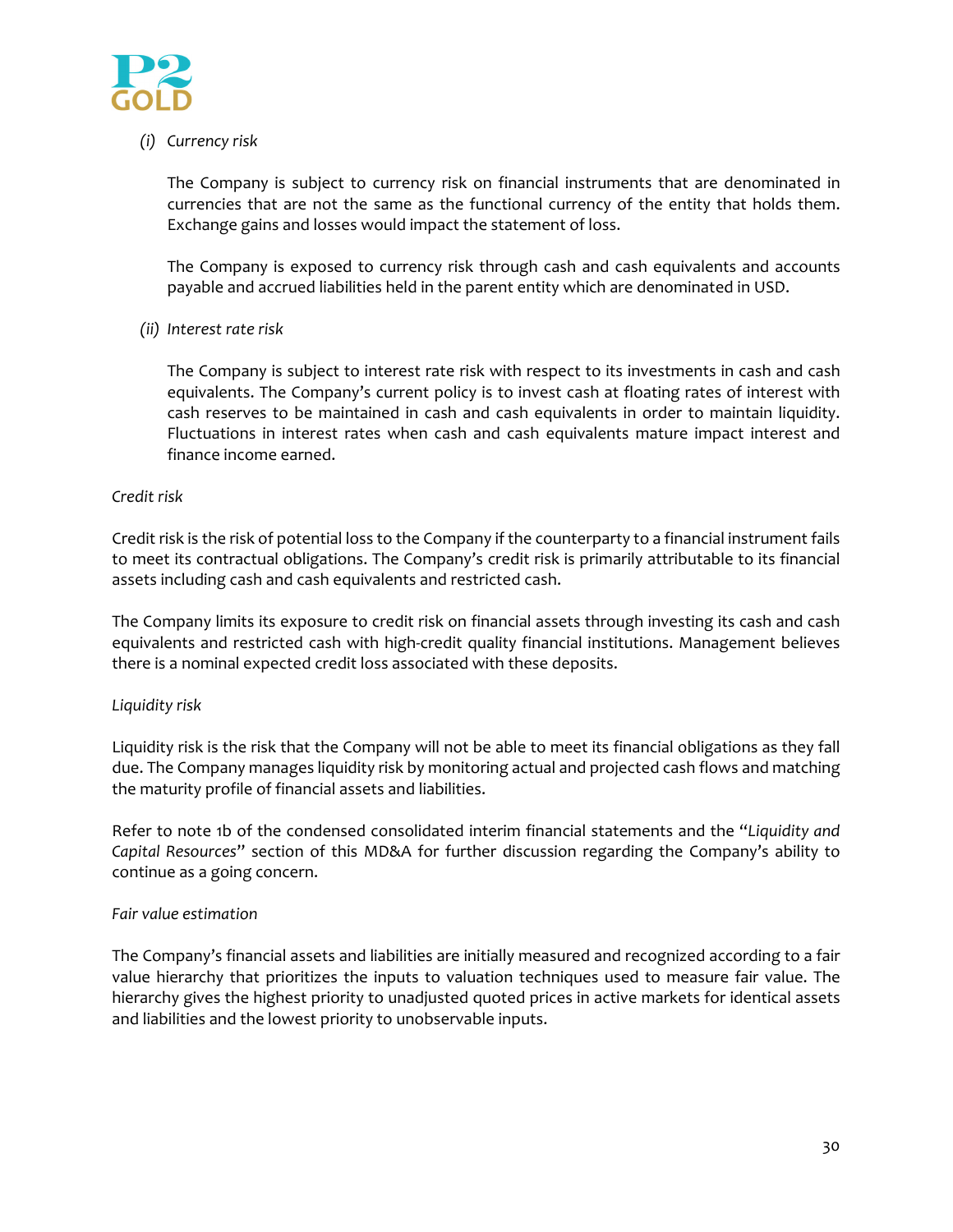

The three levels of fair value hierarchy are as follows:

- Level 1: Quoted prices in active markets for identical assets or liabilities that the Company has the ability to access at the measurement date.
- Level 2: Inputs other than quoted prices included within Level 1 that are observable for the asset or liability, either directly (i.e. as prices) or indirectly (i.e. derived from prices).
- Level 3: Inputs for the asset or liability that are not based on observable market date.

The carrying values of cash and cash equivalents, receivables and other, restricted cash and accounts payable and accrued liabilities approximate their fair values due to the short-term maturity of these financial instruments.

The carrying value of the acquisition liabilities for the Gabbs Project are considered to approximate their fair value.

# **RISKS AND UNCERTAINTIES**

Mineral resource acquisition, exploration and development involves a number of risks and uncertainties, many of which are beyond our control. These risks and uncertainties include, without limitation, the risks discussed elsewhere in this MD&A and those identified in our AIF dated August 9, 2021 as filed in Canada on SEDAR at www.sedar.com. You should carefully consider such risks and uncertainties prior to deciding to invest in our securities.

## **STATEMENT REGARDING FORWARD‐LOOKING INFORMATION**

This MD&A contains "forward‐looking information" (within the meaning of applicable Canadian securities law, and also referred to herein as "forward‐looking statements') concerning the Company's plans at its mineral properties and other matters. These statements relate to analyses and other information that are based on forecasts of future results, estimates of amounts not yet determinable and assumptions of management. Actual results could differ materially from the conclusions, forecasts and projections contained in such forward‐looking information.

Any statements that express or involve discussions with respect to predictions, expectations, beliefs, plans, projections, objectives, assumptions or future events or performance (often, but not always, using words or phrases such as "expects", "is expected", "anticipates", "plans", "projects", "estimates", "assumes", "intends", "strategy", "goals", "objectives", "potential" or variations thereof or stating that certain actions, events or results "may", "could", "would", "might" or "will" be taken, occur or be achieved, or the negative of any of these terms and similar expressions) are not statements of historical fact and may be forward‐looking statements. Forward‐looking statements are subject to a variety of known and unknown risks, uncertainties and other factors that could cause actual events or results to materially differ from those reflected in the forward-looking statements, and are developed based on assumptions about such risks, uncertainties and other factors set out herein including, without limitation:

- uncertainties regarding title relating to ownership and validity of mining claims;
- governmental regulations, including environmental regulations;
- the effects of the ongoing COVID-19 pandemic;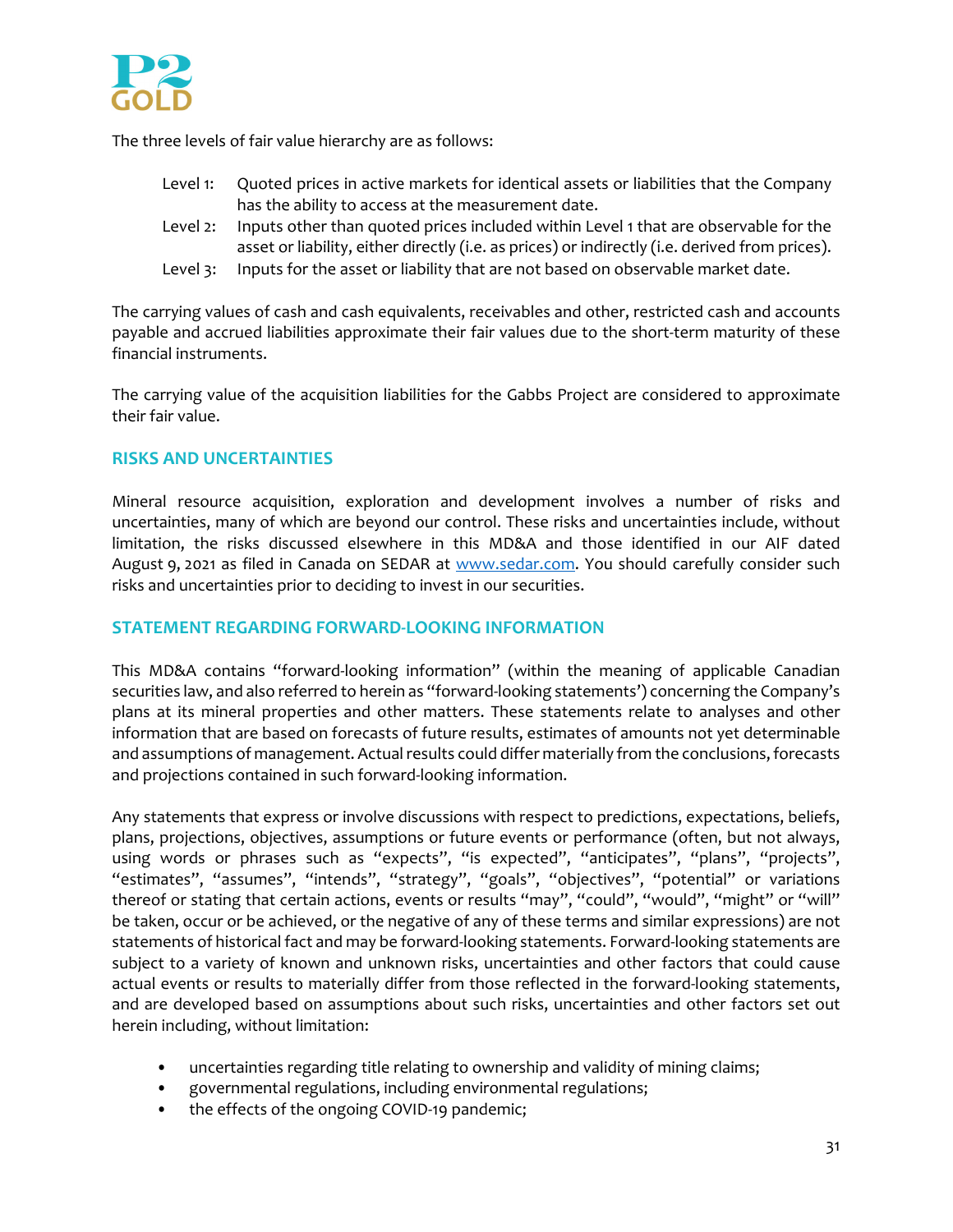

- the exploration, development and operation of a mine or mine property, including the potential for undisclosed liabilities on our mineral projects;
- the fact that we are a relatively new company with no mineral properties in development or production and no history of revenue generation;
- risks associated with the Company's historical negative cash flow from operations;
- our ability to obtain adequate financing for our planned exploration and development activities and to complete further exploration programs;
- the Company's need to attract and retain qualified personnel;
- uncertainties related to the competitiveness of the mining industry;
- risks associated with changes to the legal and regulatory environment that effect exploration and development of precious metals mining properties where the Company holds its mineral projects;
- uncertainties related to actual capital costs, operating costs and expenditures, production schedules and economic returns from the Company's mineral projects;
- increased costs and restrictions on operations due to compliance with environmental laws and regulations;
- uncertainties related to the availability of future financing;
- uncertainties inherent in the estimation of mineral resources and metal recoveries;
- uncertainties relating to the interpretation of drill results and the geology, grade and continuity of our mineral deposits;
- risks associated with having adequate surface rights for operations;
- risks associated with security and human rights;
- environmental risks;
- risks associated with the Company being subject to government regulation in foreign jurisdictions;
- market events and general economic conditions;
- risks associated with potential legal proceedings;
- risks that the Company's title to its property could be challenged;
- risks related to the integration of businesses and assets acquired by the Company;
- delay in obtaining orfailure to obtain required permits, or non‐compliance with permits that are obtained;
- uncertainty regarding unsettled First Nations rights and title in British Columbia and the potential for similar adverse claims in the other jurisdictions in which the Company hold its mineral projects;
- risks associated with potential conflicts of interest;
- commodity price fluctuations, including gold, silver and copper price volatility;
- risks associated with operating hazards at the Company's mining projects;
- uncertainties related to current global economic conditions;
- uncertainties associated with development activities;
- risks related to obtaining appropriate permits and licenses to explore, develop, operate and produce at the Company's projects;
- potential difficulties with joint venture partners;
- risk associated with theft;
- risk of water shortages and availability and risks associated with competition for water;
- uninsured risks and inadequate insurance coverage;
- risks associated with community relations;
- outside contractor risks;